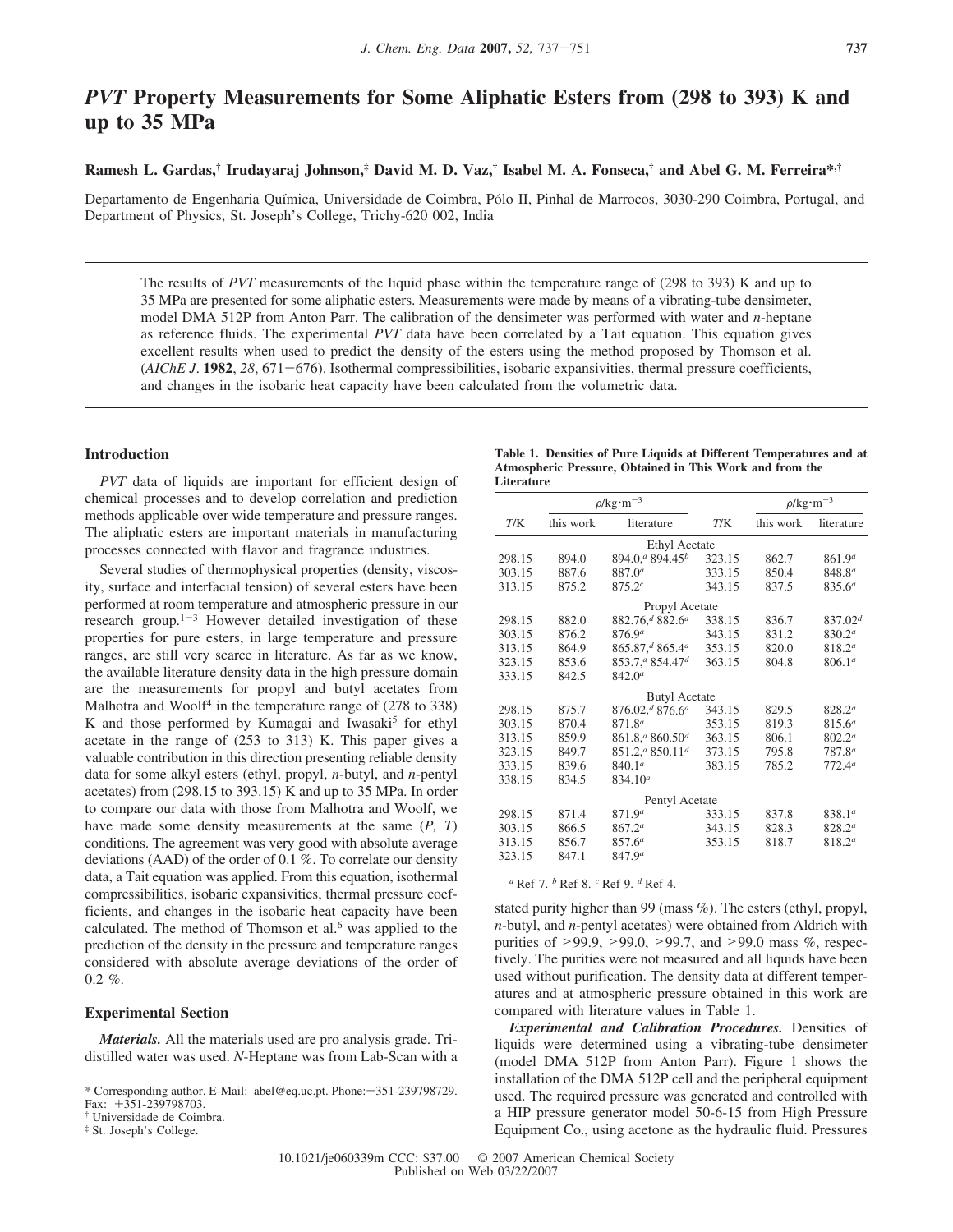

**Figure 1.** Experimental setup for the measurement of liquid densities at high pressures: 1, Julabo FP-50 thermostatic bath; 2, DMA 60 (Anton Paar) device for the measuring the period of oscilation; 3, measuring cell DMA 512P (Anton Paar); 4, syringe for sample introduction; 5, pressure generator model HIP 50-6-15; 6, PT probe; 7, pressure transducer WIKA, S-10.

**Table 2. Experimental Density (** $\rho$ **) Data for Ethyl Acetate as a Function of Temperature (***T***) and Pressure (***P***)** 

|        | $\rho$ /kg·m <sup>-3</sup> at <i>P</i> /MPa |       |       |       |       |       |       |       |       |       |       |       |
|--------|---------------------------------------------|-------|-------|-------|-------|-------|-------|-------|-------|-------|-------|-------|
| T/K    | 0.10                                        | 1.00  | 2.00  | 3.00  | 3.80  | 5.00  | 10.00 | 15.00 | 20.00 | 25.00 | 30.00 | 35.00 |
| 298.15 | 894.0                                       | 894.7 | 895.7 | 896.7 | 897.4 | 898.8 | 903.4 | 907.7 | 912.0 | 916.1 | 921.1 | 926.3 |
| 303.15 | 887.6                                       | 888.5 | 889.5 | 890.5 | 891.3 | 892.7 | 897.5 | 902.0 | 906.3 | 910.7 | 915.9 | 921.2 |
| 308.15 | 881.4                                       | 882.3 | 883.3 | 884.4 | 885.3 | 886.7 | 891.7 | 896.4 | 900.9 | 905.4 | 910.7 | 916.2 |
| 313.15 | 875.2                                       | 876.1 | 877.2 | 878.3 | 879.2 | 880.6 | 885.8 | 890.7 | 895.4 | 899.8 | 905.3 | 910.9 |
| 318.15 | 868.8                                       | 869.8 | 871.0 | 872.2 | 873.1 | 874.5 | 880.0 | 885.1 | 889.8 | 894.5 | 900.1 | 905.9 |
| 323.15 | 862.7                                       | 864.0 | 865.1 | 866.2 | 867.1 | 868.6 | 874.2 | 879.4 | 884.3 | 889.2 | 895.0 | 900.9 |
| 328.15 | 856.4                                       | 857.8 | 859.2 | 860.5 | 861.5 | 862.5 | 868.4 | 873.9 | 879.0 | 884.1 | 890.1 | 896.2 |
| 333.15 | 850.4                                       | 851.7 | 853.0 | 854.4 | 855.4 | 856.8 | 862.9 | 868.5 | 873.8 | 879.0 | 885.2 | 891.4 |
| 338.15 | 844.0                                       | 845.4 | 846.8 | 848.2 | 849.3 | 850.8 | 857.1 | 863.0 | 868.5 | 873.9 | 880.3 | 886.7 |
| 343.15 | 837.5                                       | 839.1 | 840.6 | 842.0 | 843.2 | 844.5 | 851.2 | 857.3 | 863.0 | 868.5 | 875.1 | 881.6 |
| 348.15 | 829.4                                       | 830.5 | 832.3 | 833.8 | 835.0 | 836.8 | 845.5 | 851.8 | 857.7 | 863.5 | 870.2 | 877.0 |
| 353.15 |                                             | 824.3 | 826.0 | 827.5 | 828.8 | 830.6 | 837.7 | 844.3 | 850.4 | 856.1 | 862.7 | 869.6 |
| 358.15 |                                             | 818.4 | 820.0 | 821.6 | 822.8 | 824.7 | 832.1 | 838.9 | 845.2 | 851.0 | 857.6 | 864.7 |
| 363.15 |                                             | 811.8 | 813.5 | 815.3 | 816.6 | 818.5 | 826.3 | 833.3 | 839.7 | 845.8 | 852.9 | 860.2 |
| 368.15 |                                             | 804.9 | 806.8 | 808.6 | 810.0 | 812.1 | 820.2 | 827.5 | 834.3 | 840.6 | 848.0 | 855.5 |
| 373.15 |                                             | 798.5 | 800.4 | 802.4 | 803.8 | 806.0 | 814.4 | 822.0 | 829.0 | 835.5 | 843.0 | 850.6 |
| 378.15 |                                             | 791.8 | 793.8 | 795.8 | 797.3 | 799.6 | 808.5 | 816.5 | 823.7 | 830.5 | 838.4 | 846.3 |
| 383.15 |                                             | 784.8 | 787.1 | 789.1 | 790.8 | 793.2 | 802.4 | 810.7 | 818.2 | 825.3 | 833.5 | 841.6 |
| 388.15 |                                             | 778.2 | 780.5 | 782.7 | 784.4 | 786.9 | 796.4 | 805.1 | 813.0 | 820.3 | 828.8 | 837.2 |
| 393.15 |                                             | 771.0 | 773.5 | 775.9 | 777.7 | 780.4 | 790.5 | 799.4 | 807.6 | 815.2 | 823.9 | 832.4 |

**Table 3. Experimental Density (** $\rho$ **) Data for Propyl Acetate as a Function of Temperature (***T***) and Pressure (***P***)** 

|        |       |       |        |       |       | $\rho$ /kg·m <sup>-3</sup> at <i>P</i> /MPa |       |       |       |       |       |       |
|--------|-------|-------|--------|-------|-------|---------------------------------------------|-------|-------|-------|-------|-------|-------|
| T/K    | 0.10  | 1.00  | 2.00   | 3.00  | 3.30  | 5.00                                        | 10.00 | 15.00 | 20.00 | 25.00 | 30.00 | 35.00 |
| 298.15 | 882.0 | 882.5 | 883.4  | 884.3 | 884.6 | 886.4                                       | 890.7 | 894.8 | 898.7 | 902.5 | 906.9 | 911.7 |
| 303.15 | 876.2 | 876.8 | 877.7  | 878.8 | 879.0 | 880.8                                       | 885.3 | 889.5 | 893.5 | 897.4 | 902.0 | 906.9 |
| 308.15 | 870.5 | 871.2 | 872.2  | 873.2 | 873.4 | 875.3                                       | 879.9 | 884.3 | 888.4 | 892.4 | 897.2 | 902.3 |
| 313.15 | 864.9 | 865.5 | 866.6  | 867.6 | 867.9 | 869.9                                       | 874.7 | 879.2 | 883.5 | 887.6 | 892.6 | 897.7 |
| 318.15 | 879.3 | 859.8 | 860.9  | 862.1 | 862.4 | 864.4                                       | 869.4 | 874.1 | 878.5 | 882.8 | 887.9 | 893.2 |
| 323.15 | 853.6 | 854.8 | 855.8  | 856.9 | 857.1 | 859.0                                       | 864.1 | 869.0 | 873.5 | 877.9 | 883.2 | 888.8 |
| 328.15 | 848.0 | 848.7 | 849.9  | 851.0 | 851.3 | 853.7                                       | 859.0 | 864.0 | 868.7 | 873.3 | 878.8 | 884.4 |
| 333.15 | 842.5 | 843.6 | 844.8  | 845.9 | 846.2 | 848.3                                       | 853.9 | 859.0 | 863.9 | 868.6 | 874.3 | 880.1 |
| 338.15 | 836.7 | 838.0 | 839.2  | 840.5 | 840.8 | 842.8                                       | 848.6 | 853.9 | 859.0 | 863.8 | 869.6 | 875.5 |
| 343.15 | 831.2 | 832.3 | 833.7  | 834.9 | 835.3 | 837.6                                       | 843.6 | 849.1 | 865.3 | 859.2 | 865.0 | 871.2 |
| 348.15 | 825.6 | 826.8 | 828.1  | 829.5 | 829.9 | 832.2                                       | 838.3 | 844.1 | 849.5 | 854.5 | 860.6 | 866.8 |
| 353.15 | 820.0 | 821.2 | 8222.6 | 824.0 | 824.4 | 826.9                                       | 833.3 | 838.8 | 844.8 | 850.0 | 856.4 | 862.7 |
| 358.15 | 811.6 | 812.9 | 814.4  | 815.8 | 816.3 | 818.6                                       | 825.3 | 831.5 | 837.2 | 842.8 |       |       |
| 363.15 | 804.8 | 806.9 | 808.4  | 810.0 | 810.4 | 812.9                                       | 819.9 | 826.2 | 832.1 | 837.7 | 844.4 |       |
| 368.15 |       | 801.0 | 802.7  | 804.3 | 804.8 | 807.4                                       | 814.6 | 821.2 | 827.3 | 833.1 |       |       |
| 373.15 |       | 795.5 | 797.2  | 798.9 | 799.5 | 802.3                                       | 809.8 | 816.6 | 822.9 | 833.9 |       |       |
| 378.15 |       | 789.4 | 791.3  | 793.0 | 793.6 | 796.3                                       | 803.3 | 811.3 | 817.7 | 824.0 | 831.2 |       |
| 383.15 |       | 783.6 | 785.5  | 787.3 | 788.2 | 791.2                                       | 799.2 | 806.6 | 813.2 | 819.7 |       |       |
| 388.15 |       | 777.9 | 779.8  | 781.6 | 782.1 | 785.4                                       | 793.8 | 801.5 | 808.5 | 815.2 | 823.2 |       |
| 393.15 |       | 771.8 | 7733.9 | 775.9 | 776.4 | 779.7                                       | 788.6 | 796.5 | 803.8 | 810.7 |       |       |

were measured with a pressure transducer (WIKA, S-10) with a precision of  $\pm$  0.03 MPa. This uncertainty is not relevant since the mean value of the isothermal compressibility for the compounds studied here are on the order of  $10^{-3}$  MPa<sup>-1</sup>. The

temperature in the vibrating-tube cell was measured with a platinum resistance probe with an uncertainty of  $\pm$  0.01 K coupled with a GW Instek Dual Display Digital Multimeter GDM-845. A Julabo P-50 thermostatic bath with silicone oil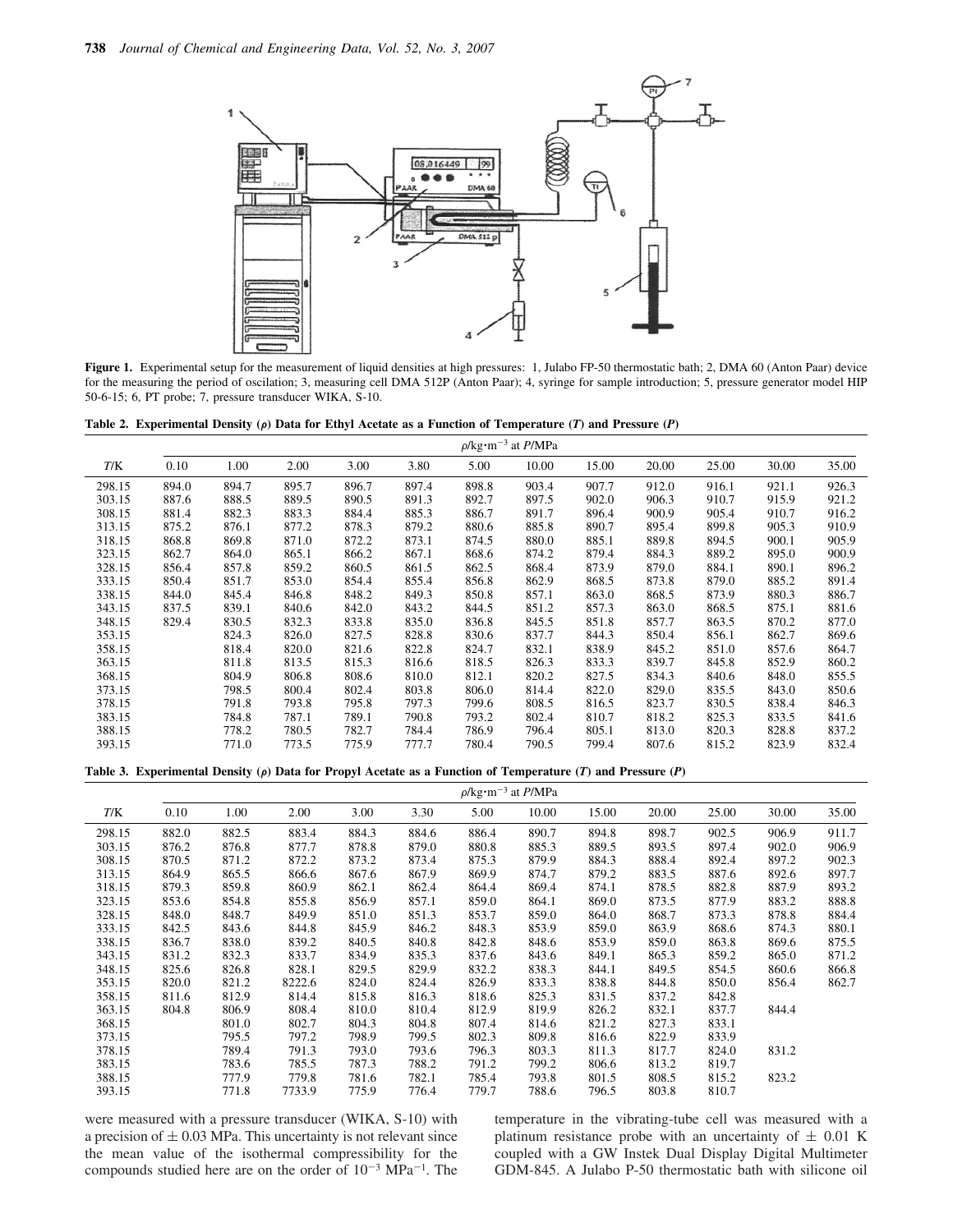Table 4. Experimental Density ( $\rho$ ) Data for *N*-Butyl Acetate as a Function of Temperature (*T*) and Pressure (*P*)

|        |       |       |       |       |       | $\rho$ /kg·m <sup>-3</sup> at <i>P</i> /MPa |       |       |       |       |       |       |
|--------|-------|-------|-------|-------|-------|---------------------------------------------|-------|-------|-------|-------|-------|-------|
| T/K    | 0.10  | 1.00  | 2.00  | 3.00  | 3.10  | 5.00                                        | 10.00 | 15.00 | 20.00 | 25.00 | 30.00 | 35.00 |
| 298.15 | 875.7 | 876.3 | 877.2 | 878.0 | 878.1 | 879.9                                       | 883.8 | 887.6 | 891.3 | 894.9 | 899.1 | 903.7 |
| 303.15 | 870.4 | 871.1 | 872.0 | 872.9 | 873.0 | 874.7                                       | 878.8 | 882.8 | 886.5 | 890.2 | 894.4 | 899.1 |
| 308.15 | 865.1 | 865.9 | 866.9 | 867.8 | 867.8 | 869.6                                       | 873.9 | 878.0 | 881.9 | 885.6 | 890.0 | 894.8 |
| 313.15 | 859.9 | 860.8 | 861.7 | 862.7 | 862.7 | 864.6                                       | 869.0 | 873.2 | 877.2 | 881.0 | 885.6 | 890.5 |
| 318.15 | 854.9 | 855.7 | 856.7 | 857.8 | 857.9 | 859.6                                       | 864.2 | 868.5 | 872.6 | 876.5 | 881.3 | 886.3 |
| 323.15 | 849.7 | 851.0 | 852.0 | 853.0 | 853.1 | 854.6                                       | 859.4 | 863.9 | 868.1 | 872.3 | 877.3 | 882.4 |
| 328.15 | 844.6 | 845.7 | 846.8 | 847.9 | 848.0 | 849.7                                       | 854.6 | 859.3 | 863.6 | 867.8 | 872.5 | 877.7 |
| 333.15 | 839.6 | 840.7 | 841.8 | 842.9 | 842.9 | 844.9                                       | 850.0 | 854.8 | 859.3 | 863.6 | 868.6 | 873.9 |
| 338.15 | 834.5 | 835.6 | 836.7 | 837.9 | 838.0 | 840.1                                       | 845.5 | 850.1 | 855.0 | 859.5 | 864.6 | 870.1 |
| 343.15 | 829.5 | 830.5 | 831.7 | 832.9 | 833.0 | 835.2                                       | 840.7 | 845.7 | 850.5 | 855.1 | 860.7 | 866.3 |
| 348.15 | 824.4 | 825.4 | 826.7 | 827.9 | 828.0 | 830.5                                       | 836.1 | 841.3 | 846.2 | 850.9 | 856.6 | 862.4 |
| 353.15 | 819.3 | 820.4 | 821.7 | 822.9 | 823.0 | 825.5                                       | 831.3 | 836.7 | 841.8 | 846.7 | 852.5 | 858.4 |
| 358.15 | 811.6 | 813.2 | 813.9 | 810.3 | 815.3 | 817.7                                       | 823.6 | 829.1 | 835.5 |       |       |       |
| 363.15 | 806.1 | 807.5 | 808.8 | 810.1 | 810.3 | 812.8                                       | 819.2 | 824.9 | 830.4 |       |       |       |
| 368.15 | 800.3 | 802.1 | 803.6 | 804.8 | 805.0 | 807.7                                       | 814.3 | 820.3 | 825.9 |       |       |       |
| 373.15 | 795.8 | 797.2 | 798.7 | 800.2 | 800.4 | 803.1                                       | 809.9 | 815.9 | 821.3 |       |       |       |
| 378.15 | 790.4 | 791.9 | 793.7 | 795.2 | 795.4 | 798.0                                       | 804.7 | 810.8 | 817.1 |       |       |       |
| 383.15 | 785.2 | 786.7 | 788.3 | 789.9 | 790.0 | 792.9                                       | 800.1 | 806.7 | 812.8 |       |       |       |
| 388.15 | 779.9 | 781.6 | 783.2 | 785.2 | 785.4 | 788.4                                       | 795.8 | 802.4 | 808.6 |       |       |       |
| 393.15 | 775.2 | 776.4 | 778.1 | 779.5 | 779.7 | 782.8                                       | 790.6 | 797.7 | 804.2 |       |       |       |

Table 5. Experimental Density ( $\rho$ ) Data for *N*-Pentyl Acetate as a Function of Temperature (*T*) and Pressure (*P*)





**Figure 2.** Isotherms of the density  $(\rho)$  for ethyl acetate. The symbols refer to the experimental data: from 298.15 K  $\odot$ ) up to 393.15 K with increments of 5 K. The curves are calculated with eq 6.

as circulating fluid was used in the thermostatic circuit of the measuring cell, which was held constant to  $\pm$  0.01 K. The diameter of tube is 1/16 in., and the buffer is more than 1 m in length, which guarantees the inexistence of diffusion of the hydraulic liquid in the liquid contained in the cell of densimeter.



**Figure 3.** Percentage deviations between experimental data of this work and from Malhotra and Woolf<sup>4</sup> at the temperatures of  $(\bullet, \circ)$  298.14 K;  $(\blacksquare, \square)$  313.14 K;  $(\blacktriangle, \triangle)$  323.14 K; and  $(\blacktriangledown, \triangledown)$  338.13 K. The solid symbols refer to the propyl acetate, and the open symbols refer to *n*-butyl acetate. The quantity  $100(\delta \rho/\rho)$  means  $100(\rho_{eq\,6} - \rho_{lit})/\rho_{lit}$ .

Water and *n*-heptane have been used as reference fluids for the calibration of the vibrating-tube densimeter. The density of these substances were used to fit the calibration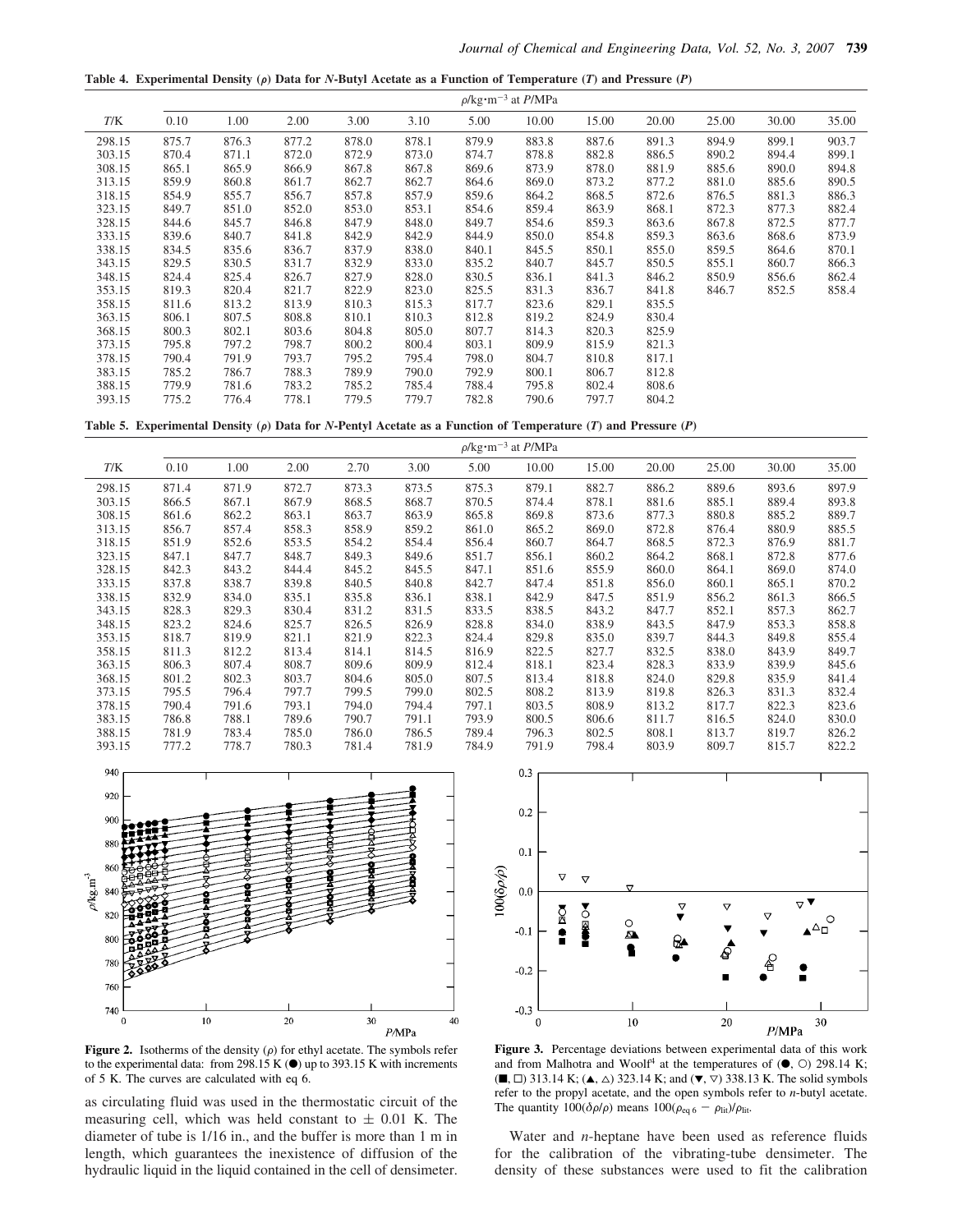|  |  |  |  |  |  | Table 6. Critical Constants $(T_c, P_c)$ and Parameters of Wagner Equation (eq 7) |  |  |  |  |  |
|--|--|--|--|--|--|-----------------------------------------------------------------------------------|--|--|--|--|--|
|--|--|--|--|--|--|-----------------------------------------------------------------------------------|--|--|--|--|--|

|                                                                                   |                                                                    |                                           |                                                      |                                         | parameters of eq 7                                   |                                                               |     |
|-----------------------------------------------------------------------------------|--------------------------------------------------------------------|-------------------------------------------|------------------------------------------------------|-----------------------------------------|------------------------------------------------------|---------------------------------------------------------------|-----|
| ester                                                                             | $T_c/K$                                                            | $P_{c}/kPa$                               | n <sub>1</sub>                                       | n <sub>2</sub>                          | $n_{3}$                                              | $n_A$                                                         | m   |
| ethyl acetate<br>propyl acetate<br><i>n</i> -butyl acetate<br>$n$ -pentyl acetate | $523.3^{a}$<br>$549.4^{b}$<br>576 <sup>b</sup><br>600 <sup>c</sup> | $3882^a$<br>$3360^b$<br>$3050^b$<br>2685c | $-7.73565$<br>$-7.78603$<br>$-7.98310$<br>$-8.09753$ | 1.35123<br>1.19822<br>1.22855<br>.60398 | $-3.73614$<br>$-3.82058$<br>$-3.91728$<br>$-3.37406$ | $-3.22368^a$<br>$-3.82058^{b}$<br>$-3.91728^b$<br>$-5.04594c$ | 2.5 |

*<sup>a</sup>* Ref 18. *<sup>b</sup>* Ref 19. *<sup>c</sup>* Ref 20.

**Table 7. Density of the Saturated Liquid,**  $ρ^{/σ}$ 

| T/K    | $\rho^{4/7}$ /kg.m <sup>-3</sup> | T/K    | $\rho^{4/3}/\text{kg} \cdot \text{m}^{-3}$ | T/K                 | $\rho^{4/7}$ /kg.m <sup>-3</sup> | T/K    | $\rho^{\text{40}}$ /kg.m <sup>-3</sup> |
|--------|----------------------------------|--------|--------------------------------------------|---------------------|----------------------------------|--------|----------------------------------------|
|        |                                  |        |                                            | Ethyl Acetate       |                                  |        |                                        |
| 298.15 | 893.9000                         | 323.15 | 862.6                                      | 348.15              | 829.3                            | 373.15 | 796.8                                  |
| 303.15 | 887.5000                         | 328.15 | 856.3                                      | 353.15              | 822.9                            | 378.15 | 790.2                                  |
| 308.15 | 881.3000                         | 333.15 | 850.4                                      | 358.15              | 817.0                            | 383.15 | 783.1                                  |
| 313.15 | 875.1000                         | 338.15 | 844.0                                      | 363.15              | 810.2                            | 388.15 | 776.6                                  |
| 318.15 | 868.8000                         | 343.15 | 837.5                                      | 368.15              | 803.3                            | 393.15 | 769.4                                  |
|        |                                  |        |                                            | Propyl Acetate      |                                  |        |                                        |
| 298.15 | 881.8                            | 323.15 | 853.5                                      | 348.15              | 825.5                            | 373.15 | 793.9                                  |
| 303.15 | 876.0                            | 328.15 | 847.8                                      | 353.15              | 819.9                            | 378.15 | 787.5                                  |
| 308.15 | 870.3                            | 333.15 | 842.4                                      | 358.15              | 811.6                            | 383.15 | 781.9                                  |
| 313.15 | 864.7                            | 338.15 | 836.6                                      | 363.15              | 804.7                            | 388.15 | 776.4                                  |
| 318.15 | 859.0                            | 343.15 | 831.2                                      | 368.15              | 799.5                            | 393.15 | 770.0                                  |
|        |                                  |        |                                            | $n$ -Butyl Acetate  |                                  |        |                                        |
| 298.15 | 875.6                            | 323.15 | 849.6                                      | 348.15              | 824.3                            | 373.15 | 795.7                                  |
| 303.15 | 870.3                            | 328.15 | 844.5                                      | 353.15              | 819.2                            | 378.15 | 790.3                                  |
| 308.15 | 865.1                            | 333.15 | 839.5                                      | 358.15              | 811.5                            | 383.15 | 785.1                                  |
| 313.15 | 859.8                            | 338.15 | 834.4                                      | 363.15              | 806.0                            | 388.15 | 779.8                                  |
| 318.15 | 854.7                            | 343.15 | 829.4                                      | 368.15              | 800.2                            | 393.15 | 775.1                                  |
|        |                                  |        |                                            | $n$ -Pentyl Acetate |                                  |        |                                        |
| 298.15 | 871.3                            | 323.15 | 846.9                                      | 348.15              | 823.1                            | 373.15 | 795.2                                  |
| 303.15 | 866.4                            | 328.15 | 842.2                                      | 353.15              | 818.6                            | 378.15 | 790.3                                  |
| 308.15 | 861.5                            | 333.15 | 837.7                                      | 358.15              | 811.1                            | 383.15 | 786.7                                  |
| 313.15 | 856.6                            | 338.15 | 832.8                                      | 363.15              | 806.2                            | 388.15 | 781.8                                  |
| 318.15 | 851.8                            | 343.15 | 828.1                                      | 368.15              | 801.1                            | 393.15 | 777.1                                  |

**Table 8. Coefficient** *Z***RA in Rackett Equation (eq 6), Standard Deviation of the Fit (**σ**), and Average Absolute Deviation (AAD)**

|                     |                       |                                            |      |      | $\rho_c$ /kg·m <sup>-3</sup> |
|---------------------|-----------------------|--------------------------------------------|------|------|------------------------------|
| ester               | $Z_{RA}$              | $\sigma/\text{kg}\cdot\text{m}^{-3}$ AAD % |      | eg 6 | lit.                         |
| ethyl acetate       | $0.25620 \pm 0.00010$ | 1.4                                        | 0.13 | 307  | 308 <sup>a</sup>             |
| propyl acetate      | $0.25445 \pm 0.00004$ | 1.0                                        | 0.09 | 295  | 296 <sup>a</sup>             |
| $n$ -butyl acetate  | $0.25572 \pm 0.00001$ | 0.9                                        |      | 289  | 281 <sup>b</sup>             |
| $n$ -pentyl acetate | $0.25074 \pm 0.00001$ | 0.8                                        | 0.08 | 279  | 277c                         |

*<sup>a</sup>* Ref 21. *<sup>b</sup>* Ref 16. *<sup>c</sup>* Ref 20.

**Table 9. Coefficients of Equations 6 and 9, Standard Deviation of the Fit (**σ**), and Average Absolute Deviation (AAD)**

| ester               | C.    | $b_1/MPa$ | $b_2/MPa \cdot K$ $\sigma/kg \cdot m^{-3}$ |     | AAD $%$ |
|---------------------|-------|-----------|--------------------------------------------|-----|---------|
| ethyl acetate       | 0.105 | $-179.70$ | 82534.5                                    | 1.0 | 0.10    |
| propyl acetate      | 0.119 | $-187.53$ | 90764.9                                    | 0.9 | 0.09    |
| $n$ -butyl acetate  | 0.176 | $-271.56$ | 137730.9                                   | 0.8 | 0.07    |
| $n$ -pentyl acetate | 0.128 | $-162.42$ | 89612.7                                    | 1.2 | 0.10    |

equation proposed by Niesen, $10$  which has a solid theoretical basis as discussed by Holcomb and Outcalt.<sup>11</sup> The calibration equation is

$$
\rho(T, P, \tau) = \left[ \frac{\tau^2(T, P)(A_1 + A_2T + A_3T^2)}{\tau^2(T_0, P_0 = 0)} \right] + A_4 + A_5T + A_6P \tag{1}
$$

where  $\rho(T, P)$  and  $\tau(T, P)$  are the density and the vibration period, respectively, which are both function of temperature (*T*) and of pressure (*P*). The vibration period  $\tau(T_0, P_0 = 0)$  is measured at a reference temperature  $(T_0)$  and vacuum. In this work  $T_0 = 303.15$  K, and the measured period at  $P = 0$  is  $\tau(T_0)$ ,  $P_0$  = 0.388074  $\mu$ s. The parameters  $A_i$  in eq 1 are  $A_1$  = 10287.83  $\text{kg}\cdot\text{m}^{-3}$ ,  $A_2 = -4.048 \text{ kg}\cdot\text{m}^{-3}\cdot\text{K}^{-1}$ ,  $A_3 = 5.701 \times 10^{-4}$  $\text{kg}\cdot \text{m}^{-3}\cdot \text{K}^{-2}$ ,  $A_4 = -9531.03 \text{ kg}\cdot \text{m}^{-3}$ ,  $A_5 = 1.3846 \text{ kg}\cdot \text{m}^{-3}\cdot \text{K}^{-1}$ , and  $A_6 = -1.4423 \times 10^{-1}$  kg·m<sup>-3</sup>·MPa<sup>-1</sup>. For water, density data due to Saul et al.<sup>12</sup> and from the National Institute of Science and Technology  $(NIST)^{13}$  in the temperature range of (293.15 to 393.15) K and pressures from 0.1 MPa up to 35 MPa were used. For *n*-heptane, the density data compiled by Nichols and Reamer<sup>14</sup> and from NIST<sup>15</sup> were taken in the same range of pressure and temperature. The standard deviation of the fitting  $(\sigma)$ 

$$
\sigma = \left[\sum_{i=1}^{N_{\rm p}} \left(\rho_{\rm cal} - \rho_{\rm exp}\right)_i^2 / (N_{\rm p} - k)\right]^{1/2} \tag{2}
$$

was 1  $kg·m<sup>-3</sup>$  and gives the uncertainty assigned to the calibration of the densimeter. In eq 2,  $\rho_{cal}$  and  $\rho_{exp}$  are respectively the density data from eq 1 and the value for the *i*th experiment;  $N_p$  represents the number of points ( $N_p = 436$ ); and *k* is the number of adjusted parameters  $(k = 6)$ . The AAD defined as

$$
AAD (\%) = \frac{\sum_{i=1}^{N_p} |(\rho_{cal} - \rho_{exp})/\rho_{exp}|_i}{N_p}
$$
 (3)

was equal to 0.1 %.

Due to the very low viscosity of the esters studied in this work (less than 1 mPa's at 298.15 K and 0.1 MPa), the density correction ( $\Delta \rho$ ) due to viscosity is less than 0.005 kg·m<sup>-3</sup>, which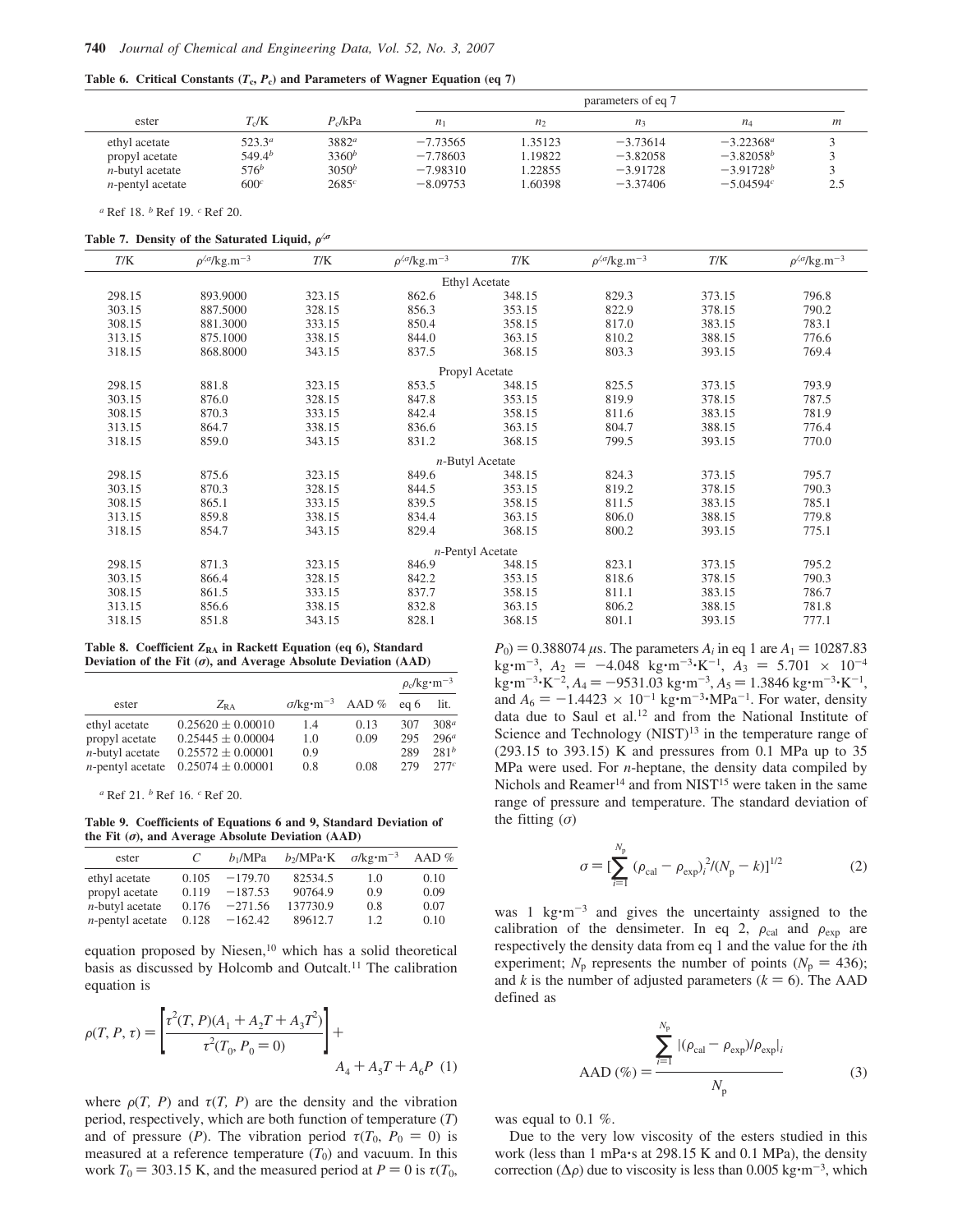

**Figure 4.** Density of saturated liquid of the alkyl esters  $(\rho^{\alpha})$  as a function of temperature. Full curves are calculated from eq 8 with the value  $Z_{RA}$ from this work:  $\blacktriangle$ , triple point;  $\blacklozenge$ , critical point. (a) Ethyl acetate:  $+$ , ref 22;  $\blacksquare$ , ref 5. (b) Propyl acetate. (c) *n*-Butyl acetate. (d) *n*-Pentyl acetate:  $+$ , ref 20;  $\circ$ , this work.

can be considered negligible. This conclusion can be obtained using the equation recommended by Anton Parr for the densimeter DMA 512P:

$$
\frac{\Delta \rho}{\rho} = (-0.5 + 0.45 \sqrt{\eta}) \times 10^{-4}
$$
 (4)

where  $\eta$  is the dynamic viscosity (in mPa $\cdot$ s). This equation can be applied for liquids with viscosities less than 100 mPa's. We have not found in the literature viscosity data for the acetates at high pressure. The effect of pressure on liquid viscosity can be predicted with good accuracy from the corresponding states method proposed by Lucas:<sup>16</sup>

$$
\frac{\eta}{\eta_{\text{low}}} = \frac{1 + D(\Delta P_r / 2.118)^A}{1 + C\omega \Delta P_r}
$$
(5)

where  $\eta_{\text{low}}$  is the viscosity at  $P = 0.1$  MPa;  $\omega$  is the acentric factor;  $\Delta P_r$  (=  $(P - P^{\sigma})/P_c$ ) is the change in reduced pressure at fixed temperature ( $P^{\sigma}$  is the saturation pressure at the same temperature); and *A*, *C*, and *D* are functions of the reduced temperature  $(T_r = T/T_c)$ . Applying eq 5 to the alkyl esters at  $T = 298.15$  K and  $P = 30$  MPa, the values obtained for the viscosity are less than 1 mPa's with the exception of the *n*-pentyl acetate substance for which  $\eta$ (298.15 K, 30 MPa)  $= 1.07$ mPa.s.

## **Results and Discussion**

Density measurements were carried out in wide ranges of temperature (298 to 393) K and pressure  $(0.1-35)$  MPa. Particular attention was given to the subcritical data; therefore, we have measured the density in the above-mentioned temperature domain for several subcritical pressure values. The experimental data for ethyl, propyl, *n*-butyl, and *n*-pentyl acetates are reported in Tables 2 to 5 . In Figure 2, a graphical representation for the ethyl acetate is given. As usual, the density of each ester decreases with the rise of temperature along isobars and increases when pressure increases at constant temperature. Moreover the densities of the alkyl esters decrease with the increase of the alkyl chain length. This behavior was observed also in complex ester molecules like polyol esters.<sup>17</sup> This is the opposite of what is observed with alkanes. In this family the molecules interact only through dipole-induced forces proportional to the length of the carbon chain, and the increasing in the density is due to the reduction of the free volume. In the case of the esters, the adding of  $-CH<sub>2</sub>$ groups disrupts the local configurational order of -COO- group causing a lower molecular packing efficiency (decrease in the density).<sup>17</sup>

The density data due to Malhotra and Woolf<sup>4</sup> for propyl acetate and for *n*-butyl acetate at temperatures of (298.14, 313.14, 323.14, and 338.13) K have been compared with our own measurements at the same temperatures and pressures. The results of comparison are shown in Figure 3. The AAD is 0.1 % for both substances.

The Tait equation

$$
\rho = \frac{\rho^{\text{ref}}}{\left\{1 - C \ln \frac{(B+P)}{(B+P^{\text{ref}})}\right\}}
$$
(6)

was fitted to the measured density data in the ranges of pressure and of temperature mentioned above. The reference state (ref) must be carefully selected. As reference state we could take the liquid at a given temperature and atmospheric pressure,  $\rho^{\text{ref}} = \rho(\sqrt{T}, P = 0.1 \text{ MPa})$  or the saturated (*σ*) liquid,  $\rho^{\text{ref}} =$  $\rho^{0, \sigma} = \rho(0, T, P^{\sigma})$ . The vapor pressure ( $P^{\sigma}$ ) of the aliphatic esters studied here can be described accurately by the Wagner equation:

$$
\ln(P^0/kPa) = \ln(P_c/kPa) + (T_c/T)(n_1\tau + n_2\tau^{1.5} + n_3\tau^m + n_4\tau^{2m})
$$
 (7)

where  $m = 2.5$  or 3 and  $\tau = 1 - T_r$ . The critical constants ( $T_c$ ,  $P_c$ ) and the parameters  $n_i$  are listed in Table 6. From the Wagner equation, we can see that the vapor pressure range corresponding to the temperature range of (298.15 to 393.15) K extends from (12.6 to 346.8) kPa for ethyl acetate, from (4.50 to 173) kPa for propyl acetate, from (1.54 to 85.0) kPa for *n*-butyl acetate, and from (0.5 to 41.8) kPa for *n*-pentyl acetate. This means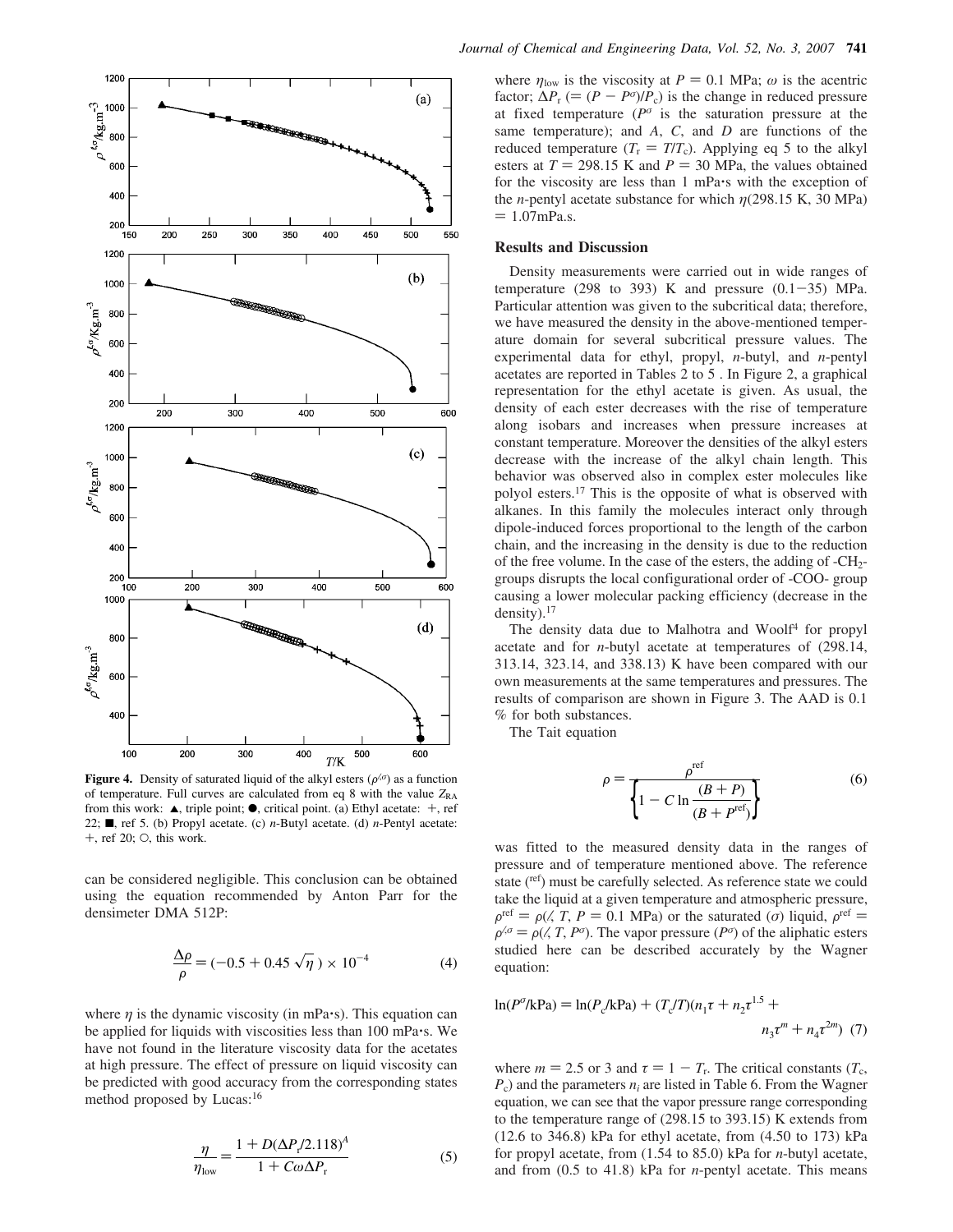**Table 10. Isothermal Compressibility (** $K_T$ **), Isobaric Expansivity (** $\alpha$ **<sub>***P***</sub>), Thermal Pressure (** $\gamma$ *v***), and Change in Molar Heat Capacity (** $\Delta C_{P,\text{m}}$ **) for Ethyl Acetate**

|                                                                                                    |                |                 |                 |                 |                 |                                 | P/MPa           |                 |                 |                 |                 |                 |
|----------------------------------------------------------------------------------------------------|----------------|-----------------|-----------------|-----------------|-----------------|---------------------------------|-----------------|-----------------|-----------------|-----------------|-----------------|-----------------|
|                                                                                                    | 0.10           | 1.00            | 2.00            | 3.00            | 3.80            | 5.00                            | 10.00           | 15.00           | 20.00           | 25.00           | 30.00           | 35.00           |
|                                                                                                    |                |                 |                 |                 |                 | $T = 298.150 \text{ K}$         |                 |                 |                 |                 |                 |                 |
| $k_T \times 10^3/\text{MPa}^{-1}$                                                                  | 1.080          | 1.071           | 1.061           | 1.052           | 1.044           | 1.033                           | 0.990           | 0.950           | 0.914           | 0.881           | 0.850           | 0.821           |
| $\alpha_P \times 10^3$ /K <sup>-1</sup><br>$\gamma_V/MPa \cdot K^{-1}$                             | 1.358<br>1.258 | 1.349<br>1.260  | 1.339<br>1.262  | 1.329<br>1.264  | 1.321<br>1.265  | 1.309<br>1.267                  | 1.264<br>1.277  | 1.223<br>1.286  | 1.184<br>1.295  | 1.148<br>1.304  | 1.115<br>1.313  | 1.084<br>1.321  |
| $\Delta C_{P,\text{m}}/\text{J}\cdot\text{mol}^{-1}\cdot\text{K}^{-1}$                             | 0.0            | $-0.2$          | $-0.3$          | $-0.5$          | $-0.6$          | $-0.8$                          | $-1.6$          | $-2.2$          | $-2.8$          | $-3.4$          | $-3.8$          | $-4.2$          |
|                                                                                                    |                |                 |                 |                 |                 | $T = 303.15 K$                  |                 |                 |                 |                 |                 |                 |
| $k_T \times 10^3/\text{MPa}^{-1}$                                                                  | 1.133          | 1.123           | 1.112           | 1.102           | 1.094           | 1.082                           | 1.034           | 0.991           | 0.952           | 0.916           | 0.882           | 0.851           |
| $\sigma_P \times 10^3/\text{K}^{-1}$                                                               | 1.380          | 1.370           | 1.359           | 1.349           | 1.341           | 1.329                           | 1.281           | 1.237           | 1.196           | 1.159           | 1.124           | 1.092           |
| $\gamma_V/MPa \cdot K^{-1}$<br>$\Delta C_{P,\text{m}}/J \cdot \text{mol}^{-1} \cdot \text{K}^{-1}$ | 1.218<br>0.0   | 1.220<br>$-0.2$ | 1.222<br>$-0.4$ | 1.224<br>$-0.5$ | 1.226<br>$-0.7$ | 1.228<br>$-0.9$                 | 1.238<br>$-1.7$ | 1.248<br>$-2.4$ | 1.257<br>$-3.0$ | 1.266<br>$-3.5$ | 1.274<br>$-4.0$ | 1.282<br>$-4.4$ |
|                                                                                                    |                |                 |                 |                 |                 |                                 |                 |                 |                 |                 |                 |                 |
| $k_T \times 10^3/\text{MPa}^{-1}$                                                                  | 1.190          | 1.179           | 1.167           | 1.156           | 1.147           | $T = 308.15 \text{ K}$<br>1.133 | 1.082           | 1.035           | 0.992           | 0.953           | 0.917           | 0.883           |
| $\alpha_P \times 10^3/\text{K}^{-1}$                                                               | 1.403          | 1.393           | 1.381           | 1.370           | 1.361           | 1.348                           | 1.298           | 1.251           | 1.209           | 1.169           | 1.133           | 1.099           |
| $\gamma_V/MPa \cdot K^{-1}$                                                                        | 1.179          | 1.181           | 1.183           | 1.186           | 1.187           | 1.190                           | 1.200           | 1.209           | 1.219           | 1.228           | 1.236           | 1.245           |
| $\Delta C_{P,\text{m}}/J \cdot \text{mol}^{-1} \cdot \text{K}^{-1}$                                | 0.0            | $-0.2$          | $-0.4$          | $-0.6$          | $-0.7$          | $-0.9$                          | $-1.8$          | $-2.5$          | $-3.1$          | $-3.7$          | $-4.2$          | $-4.6$          |
|                                                                                                    |                |                 |                 |                 |                 | $T = 313.15 K$                  |                 |                 |                 |                 |                 |                 |
| $k_T \times 10^3/\text{MPa}^{-1}$<br>$\alpha_P \times 10^3$ /K <sup>-1</sup>                       | 1.250          | 1.238           | 1.225           | 1.213           | 1.203<br>1.382  | 1.188                           | 1.131           | 1.080           | 1.034           | 0.991           | 0.952           | 0.916           |
| $\gamma_V/MPa \cdot K^{-1}$                                                                        | 1.427<br>1.142 | 1.416<br>1.143  | 1.404<br>1.146  | 1.392<br>1.148  | 1.149           | 1.369<br>1.152                  | 1.315<br>1.162  | 1.266<br>1.172  | 1.221<br>1.181  | 1.180<br>1.190  | 1.142<br>1.199  | 1.106<br>1.207  |
| $\Delta C_{P,\text{m}}/J \cdot \text{mol}^{-1} \cdot \text{K}^{-1}$                                | 0.0            | $-0.2$          | $-0.4$          | $-0.6$          | $-0.8$          | $-1.0$                          | $-1.9$          | $-2.6$          | $-3.3$          | $-3.8$          | $-4.3$          | $-4.8$          |
|                                                                                                    |                |                 |                 |                 |                 | $T = 318.15 K$                  |                 |                 |                 |                 |                 |                 |
| $k_T \times 10^3/\text{MPa}^{-1}$                                                                  | 1.315          | 1.302           | 1.288           | 1.274           | 1.263           | 1.247                           | 1.184           | 1.128           | 1.078           | 1.032           | 0.990           | 0.951           |
| $\alpha_P \times 10^3/\text{K}^{-1}$                                                               | 1.452          | 1.440           | 1.427           | 1.414           | 1.404           | 1.390                           | 1.332           | 1.280           | 1.233           | 1.190           | 1.150           | 1.113           |
| $\gamma_V/MPa \cdot K^{-1}$                                                                        | 1.104          | 1.106           | 1.108           | 1.111           | 1.112           | 1.115                           | 1.125           | 1.135           | 1.144           | 1.153           | 1.162           | 1.170           |
| $\Delta C_{P,\text{m}}/J \cdot \text{mol}^{-1} \cdot \text{K}^{-1}$                                | 0.0            | $-0.2$          | $-0.4$          | $-0.6$          | $-0.8$          | $-1.1$                          | $-2.0$          | $-2.8$          | $-3.4$          | $-4.0$          | $-4.5$          | $-4.9$          |
|                                                                                                    |                |                 |                 |                 |                 | $T = 323.15 K$                  |                 |                 |                 |                 |                 |                 |
| $k_T \times 10^3/\text{MPa}^{-1}$<br>$\alpha_P \times 10^3/\text{K}^{-1}$                          | 1.385<br>1.478 | 1.370<br>1.466  | 1.354<br>1.452  | 1.339<br>1.438  | 1.327<br>1.427  | 1.309<br>1.412                  | 1.241<br>1.350  | 1.179<br>1.295  | 1.124<br>1.245  | 1.074<br>1.200  | 1.029<br>1.158  | 0.987<br>1.119  |
| $\gamma_V/MPa \cdot K^{-1}$                                                                        | 1.068          | 1.070           | 1.072           | 1.074           | 1.076           | 1.078                           | 1.088           | 1.098           | 1.108           | 1.117           | 1.125           | 1.133           |
| $\Delta C_{P,\text{m}}/J \cdot \text{mol}^{-1} \cdot \text{K}^{-1}$                                | 0.0            | $-0.2$          | $-0.5$          | $-0.7$          | $-0.9$          | $-1.1$                          | $-2.1$          | $-2.9$          | $-3.6$          | $-4.2$          | $-4.7$          | $-5.1$          |
|                                                                                                    |                |                 |                 |                 |                 | $T = 328.15 \text{ K}$          |                 |                 |                 |                 |                 |                 |
| $k_T \times 10^3/\text{MPa}^{-1}$                                                                  | 1.460          | 1.443           | 1.426           | 1.409           | 1.395           | 1.376                           | 1.301           | 1.233           | 1.173           | 1.119           | 1.070           | 1.025           |
| $\alpha_P \times 10^3/\text{K}^{-1}$                                                               | 1.506          | 1.492           | 1.477           | 1.462           | 1.451           | 1.434                           | 1.369           | 1.310           | 1.257           | 1.209           | 1.165           | 1.125           |
| $\gamma_V/MPa \cdot K^{-1}$<br>$\Delta C_{P,\text{m}}/J \cdot \text{mol}^{-1} \cdot \text{K}^{-1}$ | 1.032<br>0.0   | 1.034<br>$-0.2$ | 1.036<br>$-0.5$ | 1.038<br>$-0.7$ | 1.040<br>$-0.9$ | 1.042<br>$-1.2$                 | 1.052<br>$-2.2$ | 1.062<br>$-3.1$ | 1.071<br>$-3.8$ | 1.080<br>$-4.4$ | 1.089<br>$-4.9$ | 1.097<br>$-5.3$ |
|                                                                                                    |                |                 |                 |                 |                 |                                 |                 |                 |                 |                 |                 |                 |
| $k_T \times$ $10^3\mathrm{/MPa^{-1}}$                                                              | 1.540          | 1.522           | 1.503           | 1.484           | 1.469           | $T = 333.15 K$<br>1.448         | 1.364           | 1.291           | 1.225           | 1.166           | 1.113           | 1.065           |
| $\alpha_P \times 10^3$ /K <sup>-1</sup>                                                            | 1.535          | 1.520           | 1.504           | 1.488           | 1.475           | 1.457                           | 1.387           | 1.325           | 1.269           | 1.218           | 1.172           | 1.129           |
| $\gamma_V/MPa \cdot K^{-1}$                                                                        | 0.996          | 0.998           | 1.000           | 1.003           | 1.004           | 1.007                           | 1.017           | 1.026           | 1.036           | 1.044           | 1.053           | 1.060           |
| $\Delta C_{P,\text{m}}/\text{J}\cdot\text{mol}^{-1}\cdot\text{K}^{-1}$                             | 0.0            | $-0.3$          | $-0.5$          | $-0.8$          | $-1.0$          | $-1.3$                          | $-2.3$          | $-3.2$          | $-3.9$          | $-4.5$          | $-5.0$          | $-5.4$          |
|                                                                                                    |                |                 |                 |                 |                 | $T = 338.15$ K                  |                 |                 |                 |                 |                 |                 |
| $k_T \times 10^3/\text{MPa}^{-1}$                                                                  | 1.628          | 1.608<br>1.549  | 1.586           | 1.565           | 1.549           | 1.525                           | 1.433           | 1.352           | 1.280           | 1.216           | 1.158<br>1.177  | 1.106           |
| $\alpha_P \times 10^3/\text{K}^{-1}$<br>$\gamma_V/MPa \cdot K^{-1}$                                | 1.565<br>0.961 | 0.963           | 1.531<br>0.965  | 1.514<br>0.968  | 1.501<br>0.969  | 1.481<br>0.972                  | 1.406<br>0.982  | 1.340<br>0.991  | 1.280<br>1.000  | 1.226<br>1.008  | 1.016           | 1.133<br>1.024  |
| $\Delta C_{P,\text{m}}/\text{J}\cdot \text{mol}^{-1} \cdot \text{K}^{-1}$                          | 0.0            | $-0.3$          | $-0.6$          | $-0.8$          | $-1.0$          | $-1.4$                          | $-2.5$          | $-3.4$          | $-4.1$          | $-4.7$          | $-5.2$          | $-5.5$          |
|                                                                                                    |                |                 |                 |                 |                 | $T = 343.15 K$                  |                 |                 |                 |                 |                 |                 |
| $k_T \times 10^3/\text{MPa}^{-1}$                                                                  | 1.723          | 1.700           | 1.676           | 1.653           | 1.634           | 1.608                           | 1.506           | 1.417           | 1.338           | 1.269           | 1.206           | 1.150           |
| $\alpha_P \times 10^3$ /K <sup>-1</sup>                                                            | 1.597          | 1.579           | 1.560           | 1.542           | 1.527           | 1.506                           | 1.425           | 1.354           | 1.291           | 1.234           | 1.182           | 1.135           |
| $\gamma_V/MPa \cdot K^{-1}$<br>$\Delta C_{P,\text{m}}/J \cdot \text{mol}^{-1} \cdot \text{K}^{-1}$ | 0.927<br>0.0   | 0.929<br>$-0.3$ | 0.931<br>$-0.6$ | 0.933<br>$-0.9$ | 0.935<br>$-1.1$ | 0.937                           | 0.947<br>$-2.6$ | 0.956<br>$-3.5$ | 0.964<br>$-4.3$ | 0.972<br>$-4.9$ | 0.980<br>$-5.3$ | 0.987<br>$-5.6$ |
|                                                                                                    |                |                 |                 |                 |                 | $-1.4$                          |                 |                 |                 |                 |                 |                 |
| $k_T \times 10^3/\text{MPa}^{-1}$                                                                  | 1.826          | 1.801           | 1.774           | 1.748           | 1.727           | $T = 348.15 K$<br>1.697         | 1.584           | 1.486           | 1.400           | 1.324           | 1.257           | 1.196           |
| $\alpha_P \times 10^3$ /K <sup>-1</sup>                                                            | 1.631          | 1.611           | 1.591           | 1.570           | 1.555           | 1.532                           | 1.445           | 1.368           | 1.301           | 1.240           | 1.186           | 1.136           |
| $\gamma_V/MPa \cdot K^{-1}$                                                                        | 0.893          | 0.895           | 0.897           | 0.899           | 0.900           | 0.903                           | 0.912           | 0.921           | 0.929           | 0.936           | 0.944           | 0.950           |
| $\Delta C_{P,\text{m}}/J \cdot \text{mol}^{-1} \cdot K^{-1}$                                       | 0.0            | $-0.3$          | $-0.6$          | $-1.0$          | $-1.2$          | $-1.5$                          | $-2.8$          | $-3.7$          | $-4.5$          | $-5.0$          | $-5.4$          | $-5.7$          |
|                                                                                                    |                |                 |                 |                 |                 | $T = 353.15 K$                  |                 |                 |                 |                 |                 |                 |
| $k_T \times$ $10^3\text{/MPa}^{-1}$                                                                | 1.940          | 1.911           | 1.881           | 1.851           | 1.828           | 1.795                           | 1.669           | 1.561           | 1.466           | 1.383           | 1.310           |                 |
| $\alpha_P \times 10^3$ /K <sup>-1</sup><br>$\gamma_V/MPa \cdot K^{-1}$                             | 1.666<br>0.859 | 1.645<br>0.861  | 1.622<br>0.863  | 1.600           | 1.583<br>0.866  | 1.559                           | 1.464           | 1.382<br>0.885  | 1.309<br>0.893  | 1.245<br>0.900  | 1.187           |                 |
| $\Delta C_{P,\text{m}}/J \cdot \text{mol}^{-1} \cdot K^{-1}$                                       | 0.0            | $-0.3$          | $-0.7$          | 0.865<br>$-1.0$ | $-1.3$          | 0.868<br>$-1.6$                 | 0.877<br>$-2.9$ | $-3.9$          | $-4.6$          | $-5.1$          | 0.907<br>$-5.5$ |                 |
|                                                                                                    |                |                 |                 |                 |                 | $T = 358.15 K$                  |                 |                 |                 |                 |                 |                 |
| $k_T \times 10^3/\text{MPa}^{-1}$                                                                  | 2.064          | 2.032           | 1.997           | 1.964           | 1.938           | 1.901                           | 1.760           | 1.640           | 1.537           | 1.446           |                 |                 |
| $\alpha_P \times 10^3$ /K <sup>-1</sup>                                                            | 1.704          | 1.681           | 1.656           | 1.632           | 1.613           | 1.586                           | 1.483           | 1.395           | 1.317           | 1.249           |                 |                 |
| $\gamma_V/MPa \cdot K^{-1}$                                                                        | 0.825          | 0.827           | 0.829           | 0.831           | 0.832           | 0.834                           | 0.843           | 0.850           | 0.857           | 0.863           |                 |                 |
| $\Delta C_{P,\text{m}}/J \cdot \text{mol}^{-1} \cdot \text{K}^{-1}$                                | 0.0            | $-0.4$          | $-0.7$          | $-1.1$          | $-1.4$          | $-1.8$                          | $-3.1$          | $-4.1$          | $-4.8$          | $-5.2$          |                 |                 |
|                                                                                                    |                |                 |                 |                 |                 | $T = 363.15 K$                  |                 |                 |                 |                 |                 |                 |
| $k_T \times 10^3/\text{MPa}^{-1}$                                                                  | 2.201          | 2.165           | 2.126           | 2.088           | 2.059           | 2.017                           | 1.860           | 1.726           | 1.612           | 1.513           |                 |                 |
| $\alpha_P \times 10^3$ /K <sup>-1</sup><br>$\gamma_V/MPa \cdot K^{-1}$                             | 1.744<br>0.792 | 1.718<br>0.794  | 1.691<br>0.795  | 1.664<br>0.797  | 1.644<br>0.798  | 1.614<br>0.800                  | 1.502<br>0.808  | 1.406<br>0.815  | 1.323<br>0.821  | 1.250<br>0.826  |                 |                 |
| $\Delta C_{P,\text{m}}/J \cdot \text{mol}^{-1} \cdot K^{-1}$                                       | 0.0            | $-0.4$          | $-0.8$          | $-1.2$          | $-1.5$          | $-1.9$                          | $-3.3$          | $-4.2$          | $-4.9$          | $-5.3$          |                 |                 |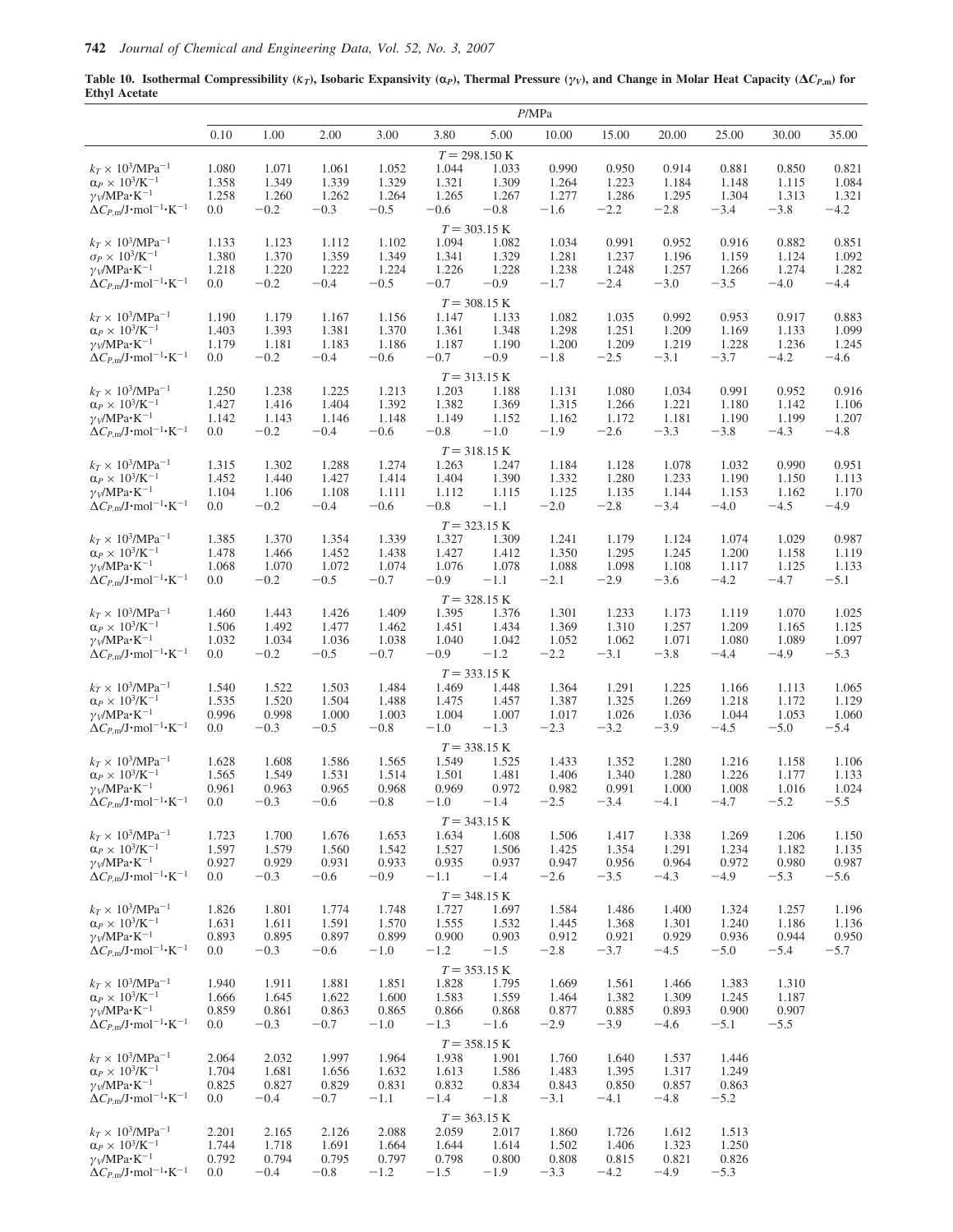|  | Table 10. (Continued) |  |
|--|-----------------------|--|
|--|-----------------------|--|

|                                                                                                                                                                             | P/MPa                          |                                   |                                   |                                   |                                   |                                   |                                   |                                   |                                   |       |       |       |
|-----------------------------------------------------------------------------------------------------------------------------------------------------------------------------|--------------------------------|-----------------------------------|-----------------------------------|-----------------------------------|-----------------------------------|-----------------------------------|-----------------------------------|-----------------------------------|-----------------------------------|-------|-------|-------|
|                                                                                                                                                                             | 0.10                           | 1.00                              | 2.00                              | 3.00                              | 3.80                              | 5.00                              | 10.00                             | 15.00                             | 20.00                             | 25.00 | 30.00 | 35.00 |
|                                                                                                                                                                             |                                |                                   |                                   |                                   | $T = 368.15 \text{ K}$            |                                   |                                   |                                   |                                   |       |       |       |
| $k_T \times 10^3/\text{MPa}^{-1}$<br>$\alpha_P \times 10^3$ /K <sup>-1</sup><br>$\gamma_V/MPa \cdot K^{-1}$<br>$\Delta C_{P,\text{m}}/J \cdot \text{mol}^{-1} \cdot K^{-1}$ | 2.353<br>1.786<br>0.759<br>0.0 | 2.312<br>1.758<br>0.760<br>$-0.4$ | 2.267<br>1.728<br>0.762<br>$-0.9$ | 2.224<br>1.698<br>0.764<br>$-1.3$ | 2.191<br>1.676<br>0.765<br>$-1.6$ | 2.144<br>1.643<br>0.766<br>$-2.0$ | 1.967<br>1.521<br>0.773<br>$-3.4$ | 1.819<br>1.417<br>0.779<br>$-4.4$ | 1.693<br>1.327<br>0.784<br>$-5.0$ |       |       |       |
|                                                                                                                                                                             |                                |                                   |                                   |                                   | $T = 373.15 \text{ K}$            |                                   |                                   |                                   |                                   |       |       |       |
| $k_T \times 10^3/\text{MPa}^{-1}$<br>$\alpha_P \times 10^3/K^{-1}$<br>$\gamma_V/MPa \cdot K^{-1}$<br>$\Delta C_{P,\text{m}}/J \cdot \text{mol}^{-1} \cdot K^{-1}$           | 2.523<br>1.832<br>0.726<br>0.0 | 2.475<br>1.800<br>0.727<br>$-0.5$ | 2.424<br>1.766<br>0.729<br>$-0.9$ | 2.376<br>1.734<br>0.730<br>$-1.4$ | 2.338<br>1.709<br>0.731<br>$-1.7$ | 2.284<br>1.673<br>0.732<br>$-2.2$ | 2.085<br>1.538<br>0.738<br>$-3.6$ | 1.919<br>1.425<br>0.742<br>$-4.5$ | 1.780<br>1.328<br>0.746<br>$-5.0$ |       |       |       |
|                                                                                                                                                                             |                                |                                   |                                   |                                   | $T = 378.15 \text{ K}$            |                                   |                                   |                                   |                                   |       |       |       |
| $k_T \times 10^3/\text{MPa}^{-1}$<br>$\alpha_P \times 10^3$ /K <sup>-1</sup><br>$\gamma_V/MPa \cdot K^{-1}$<br>$\Delta C_{P,\text{m}}/J \cdot \text{mol}^{-1} \cdot K^{-1}$ | 2.714<br>1.881<br>0.693<br>0.0 | 2.659<br>1.845<br>0.694<br>$-0.5$ | 2.600<br>1.807<br>0.695<br>$-1.0$ | 2.544<br>1.771<br>0.696<br>$-1.5$ | 2.501<br>1.743<br>0.697<br>$-1.8$ | 2.439<br>1.703<br>0.698<br>$-2.3$ | 2.214<br>1.554<br>0.702<br>$-3.8$ | 2.028<br>1.431<br>0.705<br>$-4.6$ |                                   |       |       |       |
|                                                                                                                                                                             |                                |                                   |                                   |                                   | $T = 383.15 K$                    |                                   |                                   |                                   |                                   |       |       |       |
| $k_T \times 10^3/\text{MPa}^{-1}$<br>$\alpha_P \times 10^3$ /K <sup>-1</sup><br>$\gamma_V/MPa \cdot K^{-1}$<br>$\Delta C_{P,\text{m}}/J \cdot \text{mol}^{-1} \cdot K^{-1}$ | 2.929<br>1.934<br>0.660<br>0.0 | 2.865<br>1.893<br>0.661<br>$-0.5$ | 2.797<br>1.851<br>0.662<br>$-1.1$ | 2.732<br>1.810<br>0.662<br>$-1.6$ | 2.683<br>1.778<br>0.663<br>$-2.0$ | 2.612<br>1.733<br>0.664<br>$-2.5$ | 2.355<br>1.568<br>0.666<br>$-3.9$ | 2.147<br>1.433<br>0.667<br>$-4.7$ |                                   |       |       |       |
|                                                                                                                                                                             |                                |                                   |                                   |                                   | $T = 388.15 K$                    |                                   |                                   |                                   |                                   |       |       |       |
| $k_T \times 10^3/\text{MPa}^{-1}$<br>$\alpha_P \times 10^3$ /K <sup>-1</sup><br>$\gamma_V/MPa \cdot K^{-1}$<br>$\Delta C_{P,\text{m}}/J \cdot \text{mol}^{-1} \cdot K^{-1}$ | 3.175<br>1.991<br>0.627<br>0.0 | 3.100<br>1.945<br>0.627<br>$-0.6$ | 3.020<br>1.896<br>0.628<br>$-1.2$ | 2.945<br>1.850<br>0.628<br>$-1.7$ | 2.887<br>1.814<br>0.628<br>$-2.1$ | 2.806<br>1.764<br>0.629<br>$-2.6$ | 2.512<br>1.580<br>0.629<br>$-4.1$ |                                   |                                   |       |       |       |
|                                                                                                                                                                             |                                |                                   |                                   |                                   | $T = 393.15 K$                    |                                   |                                   |                                   |                                   |       |       |       |
| $k_T \times 10^3/\text{MPa}^{-1}$<br>$\alpha_P \times 10^3$ /K <sup>-1</sup><br>$\gamma_V/MPa \cdot K^{-1}$<br>$\Delta C_{P,\text{m}}/J \cdot \text{mol}^{-1} \cdot K^{-1}$ | 3.457<br>2.054<br>0.594<br>0.0 | 3.368<br>2.000<br>0.594<br>$-0.7$ | 3.274<br>1.944<br>0.594<br>$-1.3$ | 3.186<br>1.891<br>0.594<br>$-1.9$ | 3.119<br>1.851<br>0.593<br>$-2.3$ | 3.024<br>1.793<br>0.593<br>$-2.8$ | 2.686<br>1.587<br>0.591<br>$-4.2$ |                                   |                                   |       |       |       |
|                                                                                                                                                                             |                                |                                   |                                   |                                   |                                   |                                   |                                   |                                   |                                   |       |       |       |

that only for the first two substances the liquid density could be measured in all the temperature range at  $P = 0.1$  MPa.

Therefore the saturated liquid state was selected here as the reference state. Once the reference state is chosen, the values



**Figure 5.** Percentage density deviations between the values obtained with eq 6 and experimental data: (a) ethyl acetate, (b) propyl acetate, (c) *n*-butyl acetate, (d) *n*-pentyl acetate. The temperatures are  $\bullet$ , 303.15 K; 1, 313.15 K;  $\bullet$ , 323.15 K;  $\bullet$ , 333.15 K;  $\bullet$ , 343.15 K; O, 353.15 K;  $\Box$ , 363.15 K;  $\triangle$ , 373.15 K;  $\nabla$ , 383.15 K;  $\diamond$ , 393.15 K. The quantity 100( $\delta \rho/\rho$ ) means 100( $\rho_{eq\,6} - \rho_{exp}$ )/ $\rho_{exp}$ .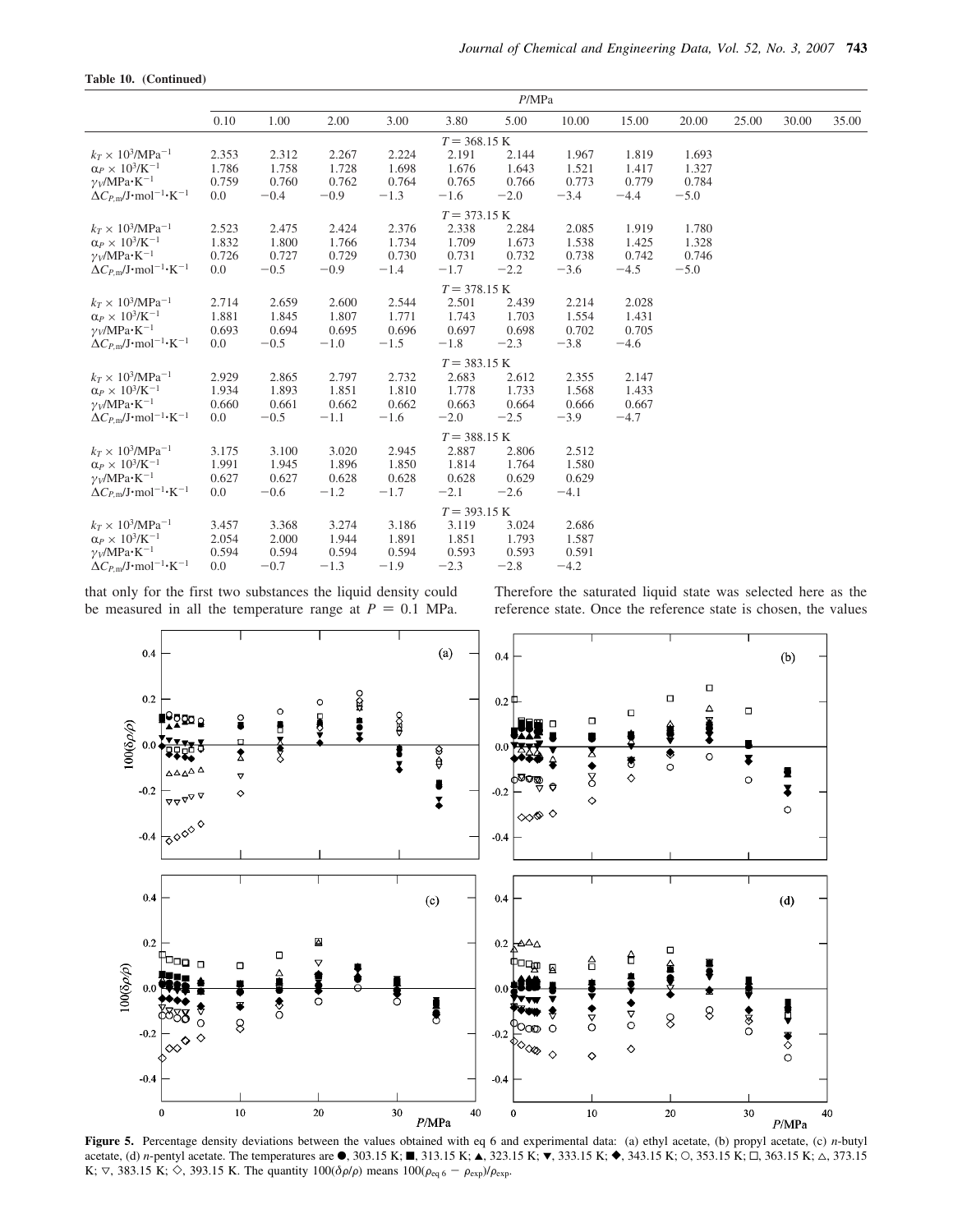**Table 11.** Isothermal Compressibility ( $K_T$ ), Isobaric Expansivity ( $\alpha$ <sub>*P*</sub>), Thermal Pressure ( $\gamma$ <sub>V</sub>), and Change in Molar Heat Capacity ( $\Delta C_{P,\text{m}}$ ) for **Propyl Acetate**

|                                                                                                          |                |                 |                 |                 |                 |                         | P/MPa           |                 |                 |                 |                 |                 |
|----------------------------------------------------------------------------------------------------------|----------------|-----------------|-----------------|-----------------|-----------------|-------------------------|-----------------|-----------------|-----------------|-----------------|-----------------|-----------------|
|                                                                                                          | 0.10           | 1.00            | 2.00            | 3.00            | 3.30            | 5.00                    | 10.00           | 15.00           | 20.00           | 25.00           | 30.00           | 35.00           |
|                                                                                                          |                |                 |                 |                 |                 | $T = 298.15 K$          |                 |                 |                 |                 |                 |                 |
| $\kappa_T \times 10^3/MPa^{-1}$                                                                          | 1.017          | 1.010           | 1.003           | 0.996           | 0.993           | 0.981                   | 0.947           | 0.915           | 0.886           | 0.858           | 0.833           | 0.809           |
| $\alpha_P \times 10^3$ /K <sup>-1</sup>                                                                  | 1.244          | 1.236           | 1.227           | 1.219           | 1.216           | 1.202                   | 1.162           | 1.125           | 1.090           | 1.057           | 1.027           | 0.998           |
| $\gamma_V/MPa \cdot K^{-1}$<br>$\Delta C_{P,\text{m}}/\text{J}\cdot \text{mol}^{-1} \cdot \text{K}^{-1}$ | 1.223<br>0.0   | 1.223<br>$-0.2$ | 1.224<br>$-0.3$ | 1.224<br>$-0.5$ | 1.224<br>$-0.5$ | 1.225<br>$-0.8$         | 1.227<br>$-1.5$ | 1.229<br>$-2.2$ | 1.231<br>$-2.8$ | 1.232<br>$-3.3$ | 1.232<br>$-3.8$ | 1.234<br>$-4.2$ |
|                                                                                                          |                |                 |                 |                 |                 |                         |                 |                 |                 |                 |                 |                 |
|                                                                                                          |                |                 |                 |                 |                 | $T = 303.15 K$          |                 |                 |                 |                 |                 |                 |
| $\kappa_T \times$ $10^3\!/\mathrm{MPa^{-1}}$                                                             | 1.063          | 1.055           | 1.047           | 1.039           | 1.037           | 1.023                   | 0.986           | 0.952           | 0.920           | 0.891           | 0.863           | 0.837           |
| $\alpha_P \times 10^3$ /K <sup>-1</sup><br>$\gamma_V/MPa \cdot K^{-1}$                                   | 1.262<br>1.187 | 1.254<br>1.188  | 1.245<br>1.188  | 1.235<br>1.189  | 1.233<br>1.189  | 1.218<br>1.190          | 1.176<br>1.192  | 1.137<br>1.194  | 1.101<br>1.196  | 1.066<br>1.197  | 1.034<br>1.198  | 1.004<br>1.199  |
| $\Delta C_{P,\text{m}}/\text{J}\cdot \text{mol}^{-1} \cdot \text{K}^{-1}$                                | 0.0            | $-0.2$          | $-0.3$          | $-0.5$          | $-0.6$          | $-0.9$                  | $-1.6$          | $-2.3$          | $-2.9$          | $-3.5$          | $-3.9$          | $-4.4$          |
|                                                                                                          |                |                 |                 |                 |                 | $T = 308.15 \text{ K}$  |                 |                 |                 |                 |                 |                 |
| $\kappa_T \times 10^3/MPa^{-1}$                                                                          | 1.111          | 1.103           | 1.094           | 1.085           | 1.083           | 1.068                   | 1.028           | 0.991           | 0.956           | 0.924           | 0.895           | 0.867           |
| $\alpha_P \times 10^3$ /K <sup>-1</sup>                                                                  | 1.281          | 1.272           | 1.262           | 1.253           | 1.250           | 1.234                   | 1.190           | 1.149           | 1.111           | 1.075           | 1.042           | 1.011           |
| $\gamma_V/MPa \cdot K^{-1}$                                                                              | 1.153          | 1.153           | 1.154           | 1.154           | 1.154           | 1.155                   | 1.158           | 1.160           | 1.162           | 1.163           | 1.164           | 1.166           |
| $\Delta C_{P,\text{m}}/J \cdot \text{mol}^{-1} \cdot \text{K}^{-1}$                                      | 0.0            | $-0.2$          | $-0.4$          | $-0.5$          | $-0.6$          | $-0.9$                  | $-1.7$          | $-2.4$          | $-3.1$          | $-3.6$          | $-4.1$          | $-4.5$          |
|                                                                                                          |                |                 |                 |                 |                 | $T = 313.15 \text{ K}$  |                 |                 |                 |                 |                 |                 |
| $\kappa_T \times 10^3/\text{MPa}^{-1}$                                                                   | 1.162          | 1.153           | 1.143           | 1.134           | 1.131           | 1.115                   | 1.071           | 1.031           | 0.994           | 0.960           | 0.928           | 0.898           |
| $\alpha_P \times 10^3$ /K <sup>-1</sup>                                                                  | 1.300          | 1.291           | 1.281           | 1.270           | 1.267           | 1.251                   | 1.204           | 1.161           | 1.121           | 1.084           | 1.049           | 1.017           |
| $\gamma_V/MPa \cdot K^{-1}$                                                                              | 1.119          | 1.119           | 1.120           | 1.120           | 1.121           | 1.122                   | 1.124           | 1.126           | 1.128           | 1.130           | 1.131           | 1.132           |
| $\Delta C_{P,\text{m}}/J \cdot \text{mol}^{-1} \cdot \text{K}^{-1}$                                      | 0.0            | $-0.2$          | $-0.4$          | $-0.6$          | $-0.6$          | $-1.0$                  | $-1.8$          | $-2.6$          | $-3.2$          | $-3.8$          | $-4.3$          | $-4.7$          |
|                                                                                                          |                |                 |                 |                 |                 | $T = 318.15 \text{ K}$  |                 |                 |                 |                 |                 |                 |
| $\kappa_T \times 10^3/\text{MPa}^{-1}$                                                                   | 1.216          | 1.206           | 1.196           | 1.185           | 1.182           | 1.165                   | 1.117           | 1.074           | 1.033           | 0.996           | 0.962           | 0.930           |
| $\alpha_P \times 10^3/K^{-1}$                                                                            | 1.320          | 1.310           | 1.299           | 1.289           | 1.286           | 1.268                   | 1.219           | 1.174           | 1.132           | 1.093           | 1.057           | 1.023           |
| $\gamma_V/MPa \cdot K^{-1}$                                                                              | 1.086          | 1.086           | 1.087           | 1.087           | 1.088           | 1.088                   | 1.091           | 1.093           | 1.095           | 1.097           | 1.098           | 1.100           |
| $\Delta C_{P,\text{m}}/J \cdot \text{mol}^{-1} \cdot \text{K}^{-1}$                                      | 0.0            | $-0.2$          | $-0.4$          | $-0.6$          | $-0.7$          | $-1.0$                  | $-1.9$          | $-2.7$          | $-3.3$          | $-3.9$          | $-4.4$          | $-4.9$          |
|                                                                                                          |                |                 |                 |                 |                 | $T = 323.15 K$          |                 |                 |                 |                 |                 |                 |
| $\kappa_T \times 10^3/\text{MPa}^{-1}$                                                                   | 1.274          | 1.263           | 1.251           | 1.240           | 1.236           | 1.218                   | 1.166           | 1.118           | 1.075           | 1.035           | 0.998           | 0.964           |
| $\alpha_P \times 10^3/\text{K}^{-1}$                                                                     | 1.341          | 1.331           | 1.319           | 1.308           | 1.304           | 1.286                   | 1.234           | 1.186           | 1.142           | 1.102           | 1.064           | 1.028           |
| $\gamma_V/MPa \cdot K^{-1}$                                                                              | 1.053          | 1.054           | 1.054           | 1.055           | 1.055           | 1.056                   | 1.059           | 1.061           | 1.063           | 1.065           | 1.066           | 1.067           |
| $\Delta C_{P,\text{m}}/J \cdot \text{mol}^{-1} \cdot \text{K}^{-1}$                                      | 0.0            | $-0.2$          | $-0.4$          | $-0.7$          | $-0.7$          | $-1.1\,$                | $-2.0$          | $-2.8$          | $-3.5$          | $-4.1$          | $-4.6$          | $-5.0$          |
|                                                                                                          |                |                 |                 |                 |                 | $T = 328.15 \text{ K}$  |                 |                 |                 |                 |                 |                 |
| $\kappa_T \times$ $10^3\!/\mathrm{MPa^{-1}}$                                                             | 1.335          | 1.323           | 1.310           | 1.298           | 1.294           | 1.273                   | 1.217           | 1.165           | 1.118           | 1.075           | 1.035           | 0.999           |
| $\alpha_P \times\,10^3\text{/K}^{-1}$                                                                    | 1.363<br>1.021 | 1.352<br>1.022  | 1.339<br>1.022  | 1.327<br>1.023  | 1.324<br>1.023  | 1.304<br>1.024          | 1.249<br>1.027  | 1.199<br>1.029  | 1.153<br>1.031  | 1.110<br>1.033  | 1.070<br>1.034  | 1.034<br>1.035  |
| $\gamma_V/MPa \cdot K^{-1}$<br>$\Delta C_{P,m}/J \cdot$ mol <sup>-1</sup> ·K <sup>-1</sup>               | 0.0            | $-0.2$          | $-0.5$          | $-0.7$          | $-0.8$          | $-1.1$                  | $-2.1$          | $-2.9$          | $-3.7$          | $-4.3$          | $-4.8$          | $-5.2$          |
|                                                                                                          |                |                 |                 |                 |                 |                         |                 |                 |                 |                 |                 |                 |
| $\kappa_T \times$ $10^3\!/\mathrm{MPa^{-1}}$                                                             |                |                 |                 |                 |                 | $T = 333.15 K$          |                 |                 |                 |                 |                 |                 |
| $\alpha_P \times 10^3$ /K <sup>-1</sup>                                                                  | 1.400<br>1.386 | 1.387<br>1.374  | 1.373<br>1.361  | 1.359<br>1.348  | 1.355<br>1.344  | 1.333<br>1.323          | 1.271<br>1.265  | 1.214<br>1.212  | 1.164<br>1.163  | 1.117<br>1.118  | 1.074<br>1.077  | 1.035<br>1.038  |
| $\gamma_V/MPa \cdot K^{-1}$                                                                              | 0.990          | 0.990           | 0.991           | 0.992           | 0.992           | 0.993                   | 0.995           | 0.998           | 1.000           | 1.001           | 1.002           | 1.003           |
| $\Delta C_{P,\text{m}}/\text{J}\cdot\text{mol}^{-1}\cdot\text{K}^{-1}$                                   | 0.0            | $-0.2$          | $-0.5$          | $-0.7$          | $-0.8$          | $-1.2$                  | $-2.2$          | $-3.1$          | $-3.8$          | $-4.4$          | $-4.9$          | $-5.4$          |
|                                                                                                          |                |                 |                 |                 |                 | $T = 338.15 K$          |                 |                 |                 |                 |                 |                 |
| $\kappa_T \times$ $10^3\!/\mathrm{MPa^{-1}}$                                                             | 1.470          | 1.455           | 1.440           | 1.425           | 1.420           | 1.395                   | 1.328           | 1.267           | 1.211           | 1.161           | 1.115           | 1.073           |
| $\alpha_P \times 10^3/K^{-1}$                                                                            | 1.409          | 1.397           | 1.383           | 1.369           | 1.365           | 1.342                   | 1.281           | 1.224           | 1.173           | 1.126           | 1.083           | 1.042           |
| $\gamma_V/MPa \cdot K^{-1}$                                                                              | 0.959          | 0.960           | 0.960           | 0.961           | 0.961           | 0.962                   | 0.964           | 0.967           | 0.968           | 0.970           | 0.971           | 0.972           |
| $\Delta C_{P,\text{m}}/\text{J}\cdot \text{mol}^{-1} \cdot \text{K}^{-1}$                                | 0.0            | $-0.2$          | $-0.5$          | $-0.8$          | $-0.9$          | $-1.3$                  | $-2.3$          | $-3.2$          | $-4.0$          | $-4.6$          | $-5.1$          | $-5.5$          |
|                                                                                                          |                |                 |                 |                 |                 | $T = 343.15 K$          |                 |                 |                 |                 |                 |                 |
| $\kappa_T \times 10^3/\text{MPa}^{-1}$                                                                   | 1.544          | 1.528           | 1.511           | 1.495           | 1.490           | 1.463                   | 1.388           | 1.322           | 1.262           | 1.207           | 1.158           | 1.112           |
| $\alpha_P \times 10^3$ /K <sup>-1</sup>                                                                  | 1.434          | 1.420           | 1.405           | 1.391           | 1.386           | 1.362                   | 1.297           | 1.237           | 1.183           | 1.133           | 1.088           | 1.046           |
| $\gamma_V/MPa \cdot K^{-1}$                                                                              | 0.929          | 0.929           | 0.930           | 0.930           | 0.931           | 0.932                   | 0.934           | 0.936           | 0.938           | 0.939           | 0.940           | 0.940           |
| $\Delta C_{P,\text{m}}/\text{J}\cdot \text{mol}^{-1} \cdot \text{K}^{-1}$                                | 0.0            | $-0.3$          | $-0.5$          | $-0.8$          | $-0.9$          | $-1.3$                  | $-2.5$          | $-3.4$          | $-4.2$          | $-4.8$          | $-5.3$          | $-5.7$          |
|                                                                                                          |                |                 |                 |                 |                 | $T = 348.15$ K          |                 |                 |                 |                 |                 |                 |
| $\kappa_T \times 10^3/MPa^{-1}$                                                                          | 1.624          | 1.607           | 1.588           | 1.570           | 1.564           | 1.534                   | 1.453           | 1.380           | 1.315           | 1.256           | 1.202           | 1.154           |
| $\alpha_P \times 10^3$ /K <sup>-1</sup>                                                                  | 1.460          | 1.445           | 1.429           | 1.413           | 1.409           | 1.383                   | 1.313           | 1.250           | 1.193           | 1.140           | 1.093           | 1.049           |
| $\gamma_V/MPa \cdot K^{-1}$                                                                              | 0.899          | 0.899           | 0.900           | 0.901           | 0.901           | 0.902                   | 0.904           | 0.906           | 0.907           | 0.908           | 0.909           | 0.909           |
| $\Delta C_{P,\text{m}}/\text{J}\cdot\text{mol}^{-1}\cdot\text{K}^{-1}$                                   | 0.0            | $-0.3$          | $-0.6$          | $-0.9$          | $-1.0$          | $-1.4$                  | $-2.6$          | $-3.6$          | $-4.3$          | $-4.9$          | $-5.4$          | $-5.8$          |
|                                                                                                          |                |                 |                 |                 |                 | $T = 353.15 K$          |                 |                 |                 |                 |                 |                 |
| $\kappa_T \times 10^3/MPa^{-1}$                                                                          | 1.710          | 1.691           | 1.670           | 1.650           | 1.644           | 1.611                   | 1.521           | 1.442           | 1.371           | 1.307           | 1.249           | 1.197           |
| $\alpha_P \times 10^3$ /K <sup>-1</sup>                                                                  | 1.487          | 1.471           | 1.454           | 1.437           | 1.432           | 1.404                   | 1.329           | 1.262           | 1.202           | 1.147           | 1.096           | 1.050           |
| $\gamma_V/MPa \cdot K^{-1}$                                                                              | 0.869<br>0.0   | 0.870           | 0.870           | 0.871           | 0.871           | 0.872                   | 0.874           | 0.875           | 0.877           | 0.877           | 0.877           | 0.877           |
| $\Delta C_{P,\text{m}}/J \cdot \text{mol}^{-1} \cdot \text{K}^{-1}$                                      |                | $-0.3$          | $-0.6$          | $-0.9$          | $-1.0$          | $-1.5$                  | $-2.7$          | $-3.7$          | $-4.5$          | $-5.1$          | $-5.6$          | $-5.9$          |
|                                                                                                          |                |                 |                 |                 |                 | $T = 358.15 K$          |                 |                 |                 |                 |                 |                 |
| $\kappa_T \times 10^3/MPa^{-1}$                                                                          | 1.803          | 1.782           | 1.759           | 1.736           | 1.730           | 1.693                   | 1.595           | 1.508           | 1.430           | 1.361           | 1.299           | 1.242           |
| $\alpha_P \times 10^3$ /K <sup>-1</sup><br>$\gamma_V/MPa \cdot K^{-1}$                                   | 1.515<br>0.840 | 1.498<br>0.841  | 1.480<br>0.841  | 1.461<br>0.842  | 1.456<br>0.842  | 1.426<br>0.843          | 1.346<br>0.844  | 1.275<br>0.845  | 1.210<br>0.846  | 1.152<br>0.846  | 1.099<br>0.846  | 1.051<br>0.846  |
| $\Delta C_{P,\text{m}}/J \cdot \text{mol}^{-1} \cdot \text{K}^{-1}$                                      | 0.0            | $-0.3$          | $-0.7$          | $-1.0$          | $-1.1$          | $-1.6$                  | $-2.9$          | $-3.9$          | $-4.7$          | $-5.3$          | $-5.7$          | $-6.0$          |
|                                                                                                          |                |                 |                 |                 |                 |                         |                 |                 |                 |                 |                 |                 |
| $\kappa_T \times 10^3/MPa^{-1}$                                                                          | 1.904          | 1.880           | 1.854           | 1.829           | 1.822           | $T = 363.15 K$<br>1.781 | 1.673           | 1.578           | 1.493           | 1.418           | 1.351           |                 |
| $\alpha_P \times 10^3$ /K <sup>-1</sup>                                                                  | 1.545          | 1.527           | 1.506           | 1.487           | 1.481           | 1.449                   | 1.363           | 1.286           | 1.218           | 1.157           | 1.101           |                 |
| $\gamma_V/MPa \cdot K^{-1}$                                                                              | 0.812          | 0.812           | 0.812           | 0.813           | 0.813           | 0.813                   | 0.815           | 0.815           | 0.816           | 0.816           | 0.815           |                 |
| $\Delta C_{P,m}/J \cdot$ mol <sup>-1</sup> ·K <sup>-1</sup>                                              | 0.0            | $-0.3$          | $-0.7$          | $-1.1$          | $-1.2$          | $-1.7$                  | $-3.0$          | $-4.1$          | $-4.8$          | $-5.4$          | $-5.8$          |                 |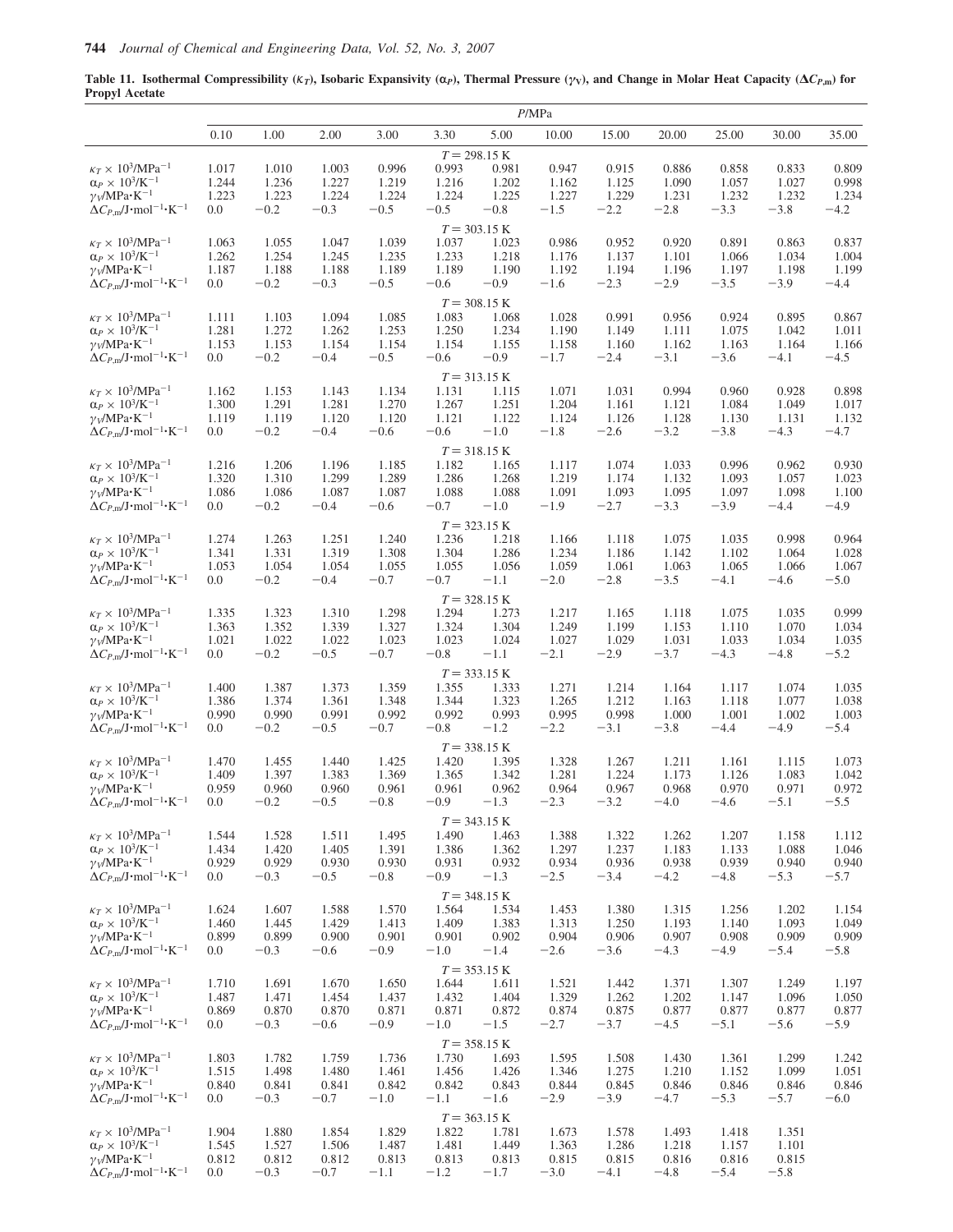|  | Table 11. (Continued) |
|--|-----------------------|
|--|-----------------------|

|                                                                     | P/MPa |        |        |        |                        |        |        |        |        |        |       |       |
|---------------------------------------------------------------------|-------|--------|--------|--------|------------------------|--------|--------|--------|--------|--------|-------|-------|
|                                                                     | 0.10  | 1.00   | 2.00   | 3.00   | 3.30                   | 5.00   | 10.00  | 15.00  | 20.00  | 25.00  | 30.00 | 35.00 |
|                                                                     |       |        |        |        | $T = 368.15$ K         |        |        |        |        |        |       |       |
| $\kappa_T \times 10^3/\text{MPa}^{-1}$                              | 2.013 | 1.987  | 1.958  | 1.930  | 1.922                  | 1.877  | 1.757  | 1.652  | 1.560  | 1.478  |       |       |
| $\alpha_P \times 10^3$ /K <sup>-1</sup>                             | 1.577 | 1.556  | 1.534  | 1.513  | 1.507                  | 1.472  | 1.380  | 1.298  | 1.225  | 1.160  |       |       |
| $\gamma$ <sub>V</sub> /MPa·K <sup>-1</sup>                          | 0.783 | 0.783  | 0.784  | 0.784  | 0.784                  | 0.785  | 0.785  | 0.786  | 0.785  | 0.784  |       |       |
| $\Delta C_{P,m}/J$ ·mol <sup>-1</sup> ·K <sup>-1</sup>              | 0.0   | $-0.4$ | $-0.8$ | $-1.1$ | $-1.2$                 | $-1.8$ | $-3.2$ | $-4.2$ | $-5.0$ | $-5.5$ |       |       |
|                                                                     |       |        |        |        | $T = 373.15 K$         |        |        |        |        |        |       |       |
| $\kappa_T \times 10^3/\text{MPa}^{-1}$                              | 2.132 | 2.102  | 2.070  | 2.039  | 2.030                  | 1.980  | 1.847  | 1.732  | 1.631  | 1.542  |       |       |
| $\alpha_P \times 10^3$ /K <sup>-1</sup>                             | 1.610 | 1.588  | 1.564  | 1.541  | 1.534                  | 1.496  | 1.396  | 1.308  | 1.231  | 1.161  |       |       |
| $\gamma_V/MPa \cdot K^{-1}$                                         | 0.755 | 0.755  | 0.755  | 0.755  | 0.756                  | 0.756  | 0.756  | 0.756  | 0.755  | 0.753  |       |       |
| $\Delta C_{P,\text{m}}/J \cdot \text{mol}^{-1} \cdot \text{K}^{-1}$ | 0.0   | $-0.4$ | $-0.8$ | $-1.2$ | $-1.3$                 | $-1.9$ | $-3.4$ | $-4.4$ | $-5.1$ | $-5.6$ |       |       |
|                                                                     |       |        |        |        | $T = 378.15 \text{ K}$ |        |        |        |        |        |       |       |
| $\kappa_T \times 10^3/\text{MPa}^{-1}$                              | 2.263 | 2.229  | 2.193  | 2.158  | 2.148                  | 2.092  | 1.944  | 1.817  | 1.707  |        |       |       |
| $\alpha_P \times 10^3$ /K <sup>-1</sup>                             | 1.645 | 1.620  | 1.594  | 1.569  | 1.562                  | 1.521  | 1.413  | 1.318  | 1.235  |        |       |       |
| $\gamma_V/MPa \cdot K^{-1}$                                         | 0.727 | 0.727  | 0.727  | 0.727  | 0.727                  | 0.727  | 0.727  | 0.725  | 0.724  |        |       |       |
| $\Delta C_{P,m}/J$ ·mol <sup>-1</sup> ·K <sup>-1</sup>              | 0.0   | $-0.4$ | $-0.9$ | $-1.3$ | $-1.4$                 | $-2.0$ | $-3.5$ | $-4.6$ | $-5.3$ |        |       |       |
|                                                                     |       |        |        |        | $T = 383.15 \text{ K}$ |        |        |        |        |        |       |       |
| $\kappa_T \times 10^3/\mathrm{MPa^{-1}}$                            | 2.406 | 2.368  | 2.327  | 2.288  | 2.277                  | 2.214  | 2.049  | 1.909  | 1.787  |        |       |       |
| $\alpha_P \times 10^3$ /K <sup>-1</sup>                             | 1.682 | 1.655  | 1.626  | 1.599  | 1.591                  | 1.546  | 1.428  | 1.327  | 1.237  |        |       |       |
| $\gamma_V/MPa \cdot K^{-1}$                                         | 0.699 | 0.699  | 0.699  | 0.699  | 0.699                  | 0.698  | 0.697  | 0.695  | 0.692  |        |       |       |
| $\Delta C_{P,m}/J$ ·mol <sup>-1</sup> ·K <sup>-1</sup>              | 0.0   | $-0.5$ | $-0.9$ | $-1.4$ | $-1.5$                 | $-2.2$ | $-3.7$ | $-4.7$ | $-5.3$ |        |       |       |
|                                                                     |       |        |        |        | $T = 388.15 K$         |        |        |        |        |        |       |       |
| $\kappa_T \times 10^3/\text{MPa}^{-1}$                              | 2.564 | 2.521  | 2.475  | 2.431  | 2.418                  | 2.347  | 2.163  | 2.007  |        |        |       |       |
| $\alpha_P \times 10^3/K^{-1}$                                       | 1.721 | 1.692  | 1.660  | 1.630  | 1.621                  | 1.572  | 1.443  | 1.333  |        |        |       |       |
| $\gamma_V/MPa \cdot K^{-1}$                                         | 0.671 | 0.671  | 0.671  | 0.670  | 0.670                  | 0.670  | 0.667  | 0.664  |        |        |       |       |
| $\Delta C_{P,m}$ /Jmol <sup>-1</sup> ·K <sup>-1</sup>               | 0.0   | $-0.5$ | $-1.0$ | $-1.5$ | $-1.6$                 | $-2.3$ | $-3.9$ | $-4.9$ |        |        |       |       |
|                                                                     |       |        |        |        | $T = 393.15 K$         |        |        |        |        |        |       |       |
| $\kappa_T \times 10^3/\text{MPa}^{-1}$                              | 2.739 | 2.690  | 2.638  | 2.588  | 2.573                  | 2.493  | 2.287  | 2.114  |        |        |       |       |
| $\alpha_P \times 10^3 / K^{-1}$                                     | 1.763 | 1.730  | 1.695  | 1.662  | 1.652                  | 1.598  | 1.457  | 1.338  |        |        |       |       |
| $\gamma$ <sub>V</sub> /MPa·K <sup>-1</sup>                          | 0.644 | 0.643  | 0.643  | 0.642  | 0.642                  | 0.641  | 0.637  | 0.633  |        |        |       |       |
| $\Delta C_{P,m}$ /J·mol <sup>-1</sup> ·K <sup>-1</sup>              | 0.0   | $-0.5$ | $-1.1$ | $-1.6$ | $-1.7$                 | $-2.5$ | $-4.1$ | $-5.0$ |        |        |       |       |
|                                                                     |       |        |        |        |                        |        |        |        |        |        |       |       |

 $\rho^{\text{ref}} = \rho^{\zeta \sigma}$  were obtained by fitting eq 6 to isothermal density data using values of pressure lower than the critical pressure value. The value of vapor pressure needed in eq 6 was obtained from Wagner equation. We have used subcritical pressures to avoid bad extrapolations, which can result from the use of density at higher pressures far from the equilibrium pressure ( $P^{\sigma}$ ). The density data of the saturated liquid ( $\rho^{\langle \sigma \rangle}$ ) calculated as stated before are reported in Table 7 and are compared with literature values in Figure 4. Our results are in good agreement with values from the literature. The Rackett equation

$$
\frac{1}{\rho^{\langle \sigma \rangle}} = \left\{ \frac{RT_c}{MP_c} \right\} Z_{\text{RA}}^{[1 + (1 - T_t)^{2/7}]} \tag{8}
$$

was fitted to the density data of the saturated liquid obtained as referred before in the range  $(298.15 \text{ to } 393.15)$  K. The values of the fitted parameter  $Z_{RA}$  and the associated standard deviation of the fit are listed in Table 8. In the same table values of density at the critical point  $(\rho_c)$  obtained from eq 8 are compared with literature ones. The accordance is very good. The calculated values of the saturated liquid density from eq 8 are also represented in Figure 4. It is remarkable that all the saturation curves can be well-predicted in all the liquid  $+$  gas equilibrium range using the eq 8 fitted density data in very narrow ranges of temperature.

Equation 6 was fitted to the experimental *PVT* data in the temperature range of (298.15 to 393.15) K and up to pressures of 35 MPa. The vapor pressure  $(P^{\sigma})$  and the saturated liquid density  $(\rho^{\langle\sigma\rangle})$  used in eq 6 were calculated from eqs 7 and 8, respectively. The coefficient *C* was treated as constant for each substance, while the parameter  $B$  was considered temperaturedependent following a function proposed by Kumagai and

Iwasaki.<sup>5</sup> They have found that  $B$  is proportional to the reciprocal of temperature. This dependence is given by

$$
B = b_1 + \frac{b_2}{T}
$$
 (9)

where  $b_1$  and  $b_2$  are parameters obtained from the fitting of eq 6 to *PVT* data. As we have concluded including more terms in powers of  $T^{-1}$  does not improve the fittings. In Table 9, we list the parameters of the Tait equation, the average absolute deviation (AAD), and the standard deviation of the fittings  $(\sigma)$ for the esters studied.

In Figure 5, the percentage density deviations plots between the calculated values with eq 6 and experimental data are depicted. The absolute percentage deviations are less than 0.2 % in the majority part of the temperature and pressure domains. The AAD is of the order of 0.1 % for all the substances (see Table 9).

From eq 6 some mechanical coefficients were calculated as functions of pressure and temperature. For the isothermal compressibility  $(\kappa_T)$  defined as

$$
\kappa_T = -\frac{1}{V_{\rm m}} \left( \frac{\partial V_{\rm m}}{\partial P} \right)_T = \frac{1}{\rho} \left( \frac{\partial \rho}{\partial P} \right)_T = \left( \frac{\partial \ln \rho}{\partial P} \right)_T \tag{10}
$$

the final expression is

$$
\kappa_T = \left(\frac{C}{B+P}\right)\left(\frac{\rho}{\rho^{\langle \sigma \rangle}}\right) \tag{11}
$$

The isothermal compressibilities of the esters are listed in Tables 10 to 13, and the values for ethyl acetate are shown in Figure 6. For the other alkyl esters the representations will be similar.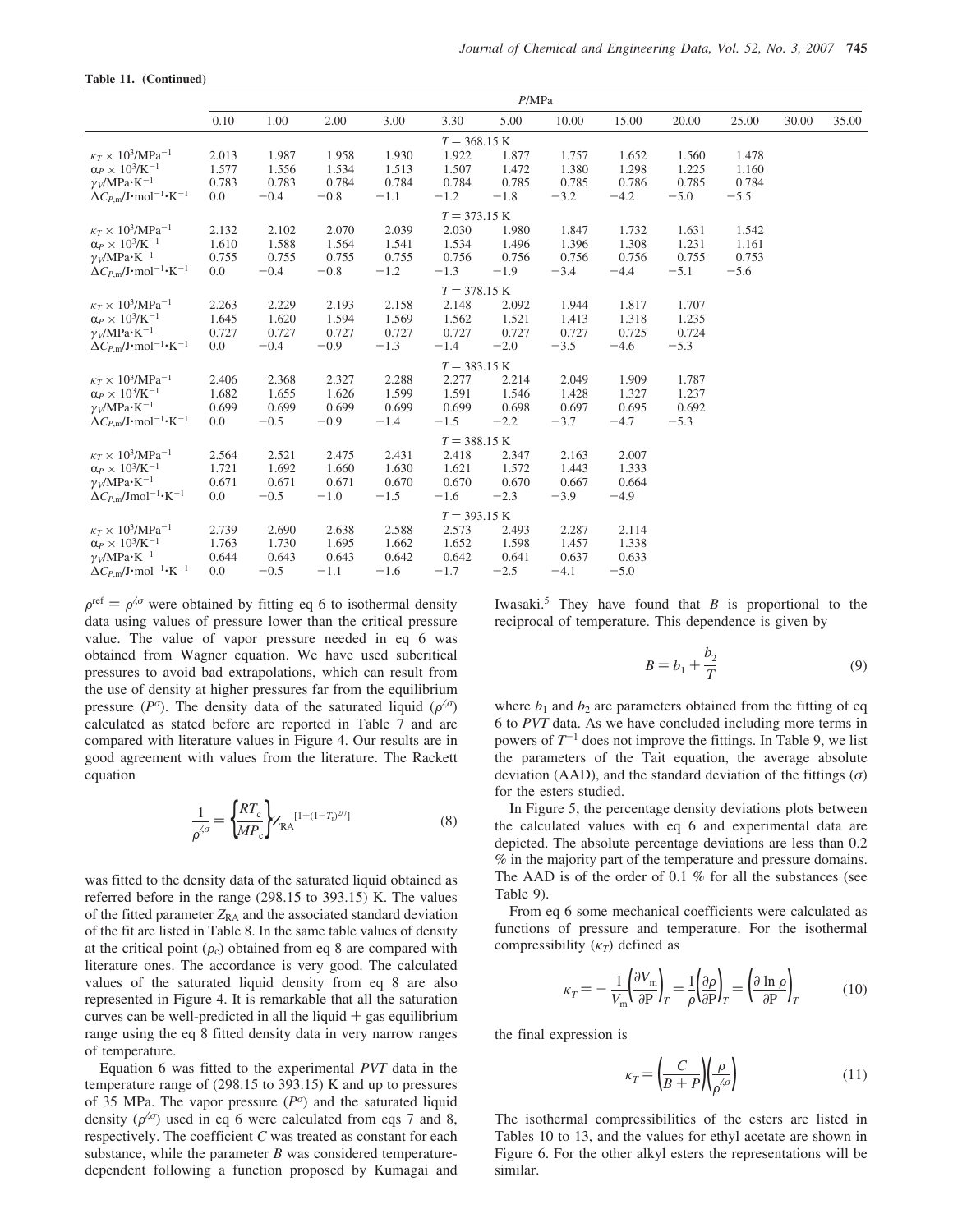**Table 12.** Isothermal Compressibility ( $K_T$ ), Isobaric Expansivity ( $\alpha$ <sub>*P*</sub>), Thermal Pressure ( $\gamma$ *v*), and Change in Molar Heat Capacity ( $\Delta C_{P,\text{m}}$ ) for *N***-Butyl Acetate**

|                                                                                                       |                |                 |                 |                 |                 |                         | P/MPa           |                 |                 |                 |                 |                 |
|-------------------------------------------------------------------------------------------------------|----------------|-----------------|-----------------|-----------------|-----------------|-------------------------|-----------------|-----------------|-----------------|-----------------|-----------------|-----------------|
|                                                                                                       | 0.10           | 1.00            | 2.00            | 3.00            | 3.10            | 5.00                    | 10.00           | 15.00           | 20.00           | 25.00           | 30.00           | 35.00           |
|                                                                                                       |                |                 |                 |                 |                 | $T = 298.15 K$          |                 |                 |                 |                 |                 |                 |
| $\kappa_T \times 10^3/\text{MPa}^{-1}$                                                                | 0.923          | 0.920           | 0.916           | 0.912           | 0.911           | 0.904                   | 0.886           | 0.868           | 0.851           | 0.835           | 0.819           | 0.804           |
| $\alpha_P \times 10^3$ /K <sup>-1</sup><br>$\gamma_V/MPa \cdot K^{-1}$                                | 1.138<br>1.233 | 1.131<br>1.230  | 1.124<br>1.227  | 1.116<br>1.224  | 1.116<br>1.224  | 1.102<br>1.219          | 1.067<br>1.204  | 1.033<br>1.190  | 1.000<br>1.176  | 0.969<br>1.161  | 0.939<br>1.146  | 0.910<br>1.131  |
| $\Delta C_{P,\text{m}}/\text{J}\cdot \text{mol}^{-1} \cdot \text{K}^{-1}$                             | 0.0            | $-0.1$          | $-0.3$          | $-0.5$          | $-0.5$          | $-0.8$                  | $-1.5$          | $-2.1$          | $-2.7$          | $-3.2$          | $-3.6$          | $-4.0$          |
|                                                                                                       |                |                 |                 |                 |                 | $T = 303.15 K$          |                 |                 |                 |                 |                 |                 |
| $\kappa_T \times 10^3/\text{MPa}^{-1}$                                                                | 0.962          | 0.958           | 0.954           | 0.949           | 0.949           | 0.941                   | 0.921           | 0.902           | 0.883           | 0.866           | 0.849           | 0.833           |
| $\alpha_P \times 10^3$ /K <sup>-1</sup>                                                               | 1.153          | 1.146           | 1.138           | 1.130           | 1.129           | 1.115                   | 1.078           | 1.043           | 1.009           | 0.976           | 0.945           | 0.914           |
| $\gamma_V/MPa \cdot K^{-1}$                                                                           | 1.199          | 1.196           | 1.193           | 1.191           | 1.190           | 1.185                   | 1.171           | 1.156           | 1.142           | 1.127           | 1.112           | 1.098           |
| $\Delta C_{P,\text{m}}/\text{J}\cdot \text{mol}^{-1} \cdot \text{K}^{-1}$                             | 0.0            | $-0.2$          | $-0.3$          | $-0.5$          | $-0.5$          | $-0.8$                  | $-1.6$          | $-2.2$          | $-2.8$          | $-3.3$          | $-3.7$          | $-4.1$          |
|                                                                                                       |                |                 |                 |                 |                 | $T = 308.15$ K          |                 |                 |                 |                 |                 |                 |
| $\kappa_T \times 10^3/\text{MPa}^{-1}$                                                                | 1.002          | 0.998           | 0.993           | 0.989           | 0.988           | 0.980                   | 0.958           | 0.937           | 0.917           | 0.899           | 0.881           | 0.863           |
| $\alpha_P \times 10^3$ /K <sup>-1</sup>                                                               | 1.168          | 1.161           | 1.153           | 1.144           | 1.144           | 1.128                   | 1.090           | 1.053           | 1.017           | 0.983           | 0.951           | 0.919           |
| $\gamma_V/MPa \cdot K^{-1}$<br>$\Delta C_{P,\text{m}}/J \cdot \text{mol}^{-1} \cdot \text{K}^{-1}$    | 1.166<br>0.0   | 1.163<br>$-0.2$ | 1.160<br>$-0.3$ | 1.158<br>$-0.5$ | 1.157<br>$-0.5$ | 1.152<br>$-0.9$         | 1.138<br>$-1.6$ | 1.123<br>$-2.3$ | 1.109<br>$-2.9$ | 1.094<br>$-3.4$ | 1.079<br>$-3.9$ | 1.064<br>$-4.3$ |
|                                                                                                       |                |                 |                 |                 |                 |                         |                 |                 |                 |                 |                 |                 |
| $\kappa_T \times 10^3/\text{MPa}^{-1}$                                                                | 1.045          | 1.040           | 1.035           | 1.030           | 1.030           | $T = 313.15 K$<br>1.020 | 0.997           | 0.974           | 0.953           | 0.933           | 0.913           | 0.895           |
| $\alpha_P \times 10^3/K^{-1}$                                                                         | 1.184          | 1.176           | 1.168           | 1.159           | 1.158           | 1.142                   | 1.102           | 1.063           | 1.026           | 0.990           | 0.956           | 0.923           |
| $\gamma_V/MPa \cdot K^{-1}$                                                                           | 1.133          | 1.131           | 1.128           | 1.125           | 1.125           | 1.120                   | 1.105           | 1.091           | 1.076           | 1.062           | 1.047           | 1.032           |
| $\Delta C_{P,\text{m}}/J \cdot \text{mol}^{-1} \cdot \text{K}^{-1}$                                   | 0.0            | $-0.2$          | $-0.4$          | $-0.5$          | $-0.6$          | $-0.9$                  | $-1.7$          | $-2.4$          | $-3.0$          | $-3.6$          | $-4.0$          | $-4.4$          |
|                                                                                                       |                |                 |                 |                 |                 | $T = 318.15 K$          |                 |                 |                 |                 |                 |                 |
| $\kappa_T \times 10^3/\text{MPa}^{-1}$                                                                | 1.089          | 1.084           | 1.079           | 1.073           | 1.073           | 1.063                   | 1.037           | 1.013           | 0.990           | 0.968           | 0.947           | 0.928           |
| $\alpha_P \times\,10^3\text{/K}^{-1}$                                                                 | 1.200          | 1.192           | 1.183           | 1.174           | 1.173           | 1.156                   | 1.114           | 1.073           | 1.034           | 0.997           | 0.962           | 0.928           |
| $\gamma_V/MPa \cdot K^{-1}$                                                                           | 1.102          | 1.099           | 1.097           | 1.094           | 1.093           | 1.088                   | 1.074           | 1.059           | 1.045           | 1.030           | 1.015           | 1.000           |
| $\Delta C_{P,m}/J$ ·mol <sup>-1</sup> ·K <sup>-1</sup>                                                | 0.0            | $-0.2$          | $-0.4$          | $-0.6$          | $-0.6$          | $-0.9$                  | $-1.8$          | $-2.5$          | $-3.2$          | $-3.7$          | $-4.2$          | $-4.5$          |
|                                                                                                       |                |                 |                 |                 |                 | $T = 323.15 K$          |                 |                 |                 |                 |                 |                 |
| $\kappa_T \times 10^3/\text{MPa}^{-1}$                                                                | 1.137          | 1.131           | 1.125           | 1.119           | 1.119           | 1.108                   | 1.080           | 1.054           | 1.029           | 1.005           | 0.983           | 0.962           |
| $\alpha_P \times 10^3/K^{-1}$<br>$\gamma_V/MPa \cdot K^{-1}$                                          | 1.217<br>1.071 | 1.209<br>1.069  | 1.199<br>1.066  | 1.190<br>1.063  | 1.189<br>1.063  | 1.171<br>1.057          | 1.126<br>1.043  | 1.084<br>1.028  | 1.043<br>1.014  | 1.004<br>0.999  | 0.967<br>0.984  | 0.931<br>0.968  |
| $\Delta C_{P,\text{m}}/J \cdot \text{mol}^{-1} \cdot \text{K}^{-1}$                                   | 0.0            | $-0.2$          | $-0.4$          | $-0.6$          | $-0.6$          | $-1.0$                  | $-1.9$          | $-2.6$          | $-3.3$          | $-3.9$          | $-4.3$          | $-4.7$          |
|                                                                                                       |                |                 |                 |                 |                 | $T = 328.15 K$          |                 |                 |                 |                 |                 |                 |
| $\kappa_T \times 10^3/\text{MPa}^{-1}$                                                                | 1.186          | 1.180           | 1.174           | 1.168           | 1.167           | 1.155                   | 1.125           | 1.096           | 1.070           | 1.044           | 1.020           | 0.997           |
| $a_P \times 10^3 / K^{-1}$                                                                            | 1.235          | 1.226           | 1.216           | 1.206           | 1.205           | 1.186                   | 1.139           | 1.094           | 1.051           | 1.011           | 0.972           | 0.935           |
| $\gamma_V/MPa \cdot K^{-1}$                                                                           | 1.041          | 1.038           | 1.036           | 1.033           | 1.032           | 1.027                   | 1.012           | 0.998           | 0.983           | 0.968           | 0.953           | 0.937           |
| $\Delta C_{P,m}/J$ ·mol <sup>-1</sup> ·K <sup>-1</sup>                                                | 0.0            | $-0.2$          | $-0.4$          | $-0.6$          | $-0.7$          | $-1.1$                  | $-2.0$          | $-2.8$          | $-3.4$          | $-4.0$          | $-4.5$          | $-4.8$          |
|                                                                                                       |                |                 |                 |                 |                 | $T = 333.15 K$          |                 |                 |                 |                 |                 |                 |
| $\kappa_T \times 10^3/\text{MPa}^{-1}$                                                                | 1.239          | 1.233           | 1.225           | 1.218           | 1.218           | 1.205                   | 1.172           | 1.141           | 1.112           | 1.085           | 1.059           | 1.034           |
| $\alpha_P \times 10^3$ /K <sup>-1</sup>                                                               | 1.253          | 1.243           | 1.233           | 1.222           | 1.221           | 1.201                   | 1.152           | 1.104           | 1.060           | 1.017           | 0.976           | 0.937           |
| $\gamma_V/MPa \cdot K^{-1}$<br>$\Delta C_{P,\text{m}}/\text{J}\cdot\text{mol}^{-1}\cdot\text{K}^{-1}$ | 1.011<br>0.0   | 1.009<br>$-0.2$ | 1.006<br>$-0.4$ | 1.003<br>$-0.7$ | 1.003<br>$-0.7$ | 0.997<br>$-1.1$         | 0.983<br>$-2.1$ | 0.968<br>$-2.9$ | 0.953<br>$-3.6$ | 0.937<br>$-4.1$ | 0.922<br>$-4.6$ | 0.906<br>$-5.0$ |
|                                                                                                       |                |                 |                 |                 |                 |                         |                 |                 |                 |                 |                 |                 |
| $\kappa_T \times 10^3/\text{MPa}^{-1}$                                                                | 1.295          | 1.288           | 1.280           | 1.272           | 1.272           | $T = 338.15 K$<br>1.257 | 1.222           | 1.188           | 1.157           | 1.128           | 1.100           | 1.073           |
| $\alpha_P \times\,10^3\text{/K}^{-1}$                                                                 | 1.272          | 1.262           | 1.250           | 1.239           | 1.238           | 1.217                   | 1.165           | 1.115           | 1.068           | 1.023           | 0.980           | 0.940           |
| $\gamma_V/MPa \cdot K^{-1}$                                                                           | 0.982          | 0.980           | 0.977           | 0.974           | 0.974           | 0.968                   | 0.953           | 0.938           | 0.923           | 0.907           | 0.892           | 0.876           |
| $\Delta C_{P,\text{m}}/\text{J}\cdot \text{mol}^{-1} \cdot \text{K}^{-1}$                             | 0.0            | $-0.2$          | $-0.5$          | $-0.7$          | $-0.7$          | $-1.2$                  | $-2.2$          | $-3.0$          | $-3.7$          | $-4.3$          | $-4.8$          | $-5.1$          |
|                                                                                                       |                |                 |                 |                 |                 | $T = 343.15 K$          |                 |                 |                 |                 |                 |                 |
| $\kappa_T \times 10^3/\text{MPa}^{-1}$                                                                | 1.354          | 1.346           | 1.338           | 1.329           | 1.329           | 1.313                   | 1.274           | 1.238           | 1.204           | 1.172           | 1.142           | 1.114           |
| $\alpha_P \times 10^3/K^{-1}$                                                                         | 1.292          | 1.281           | 1.269           | 1.257           | 1.256           | 1.234                   | 1.178           | 1.125           | 1.076           | 1.029           | 0.984           | 0.942           |
| $\gamma_V/MPa \cdot K^{-1}$                                                                           | 0.954<br>0.0   | 0.951           | 0.948           | 0.945<br>$-0.8$ | 0.945           | 0.939                   | 0.924           | 0.909           | 0.893           | 0.878           | 0.862<br>$-4.9$ | 0.845           |
| $\Delta C_{P,m}/J \cdot$ mol <sup>-1</sup> ·K <sup>-1</sup>                                           |                | $-0.2$          | $-0.5$          |                 | $-0.8$          | $-1.2$                  | $-2.3$          | $-3.2$          | $-3.9$          | $-4.4$          |                 | $-5.2$          |
|                                                                                                       |                |                 |                 |                 |                 | $T = 348.15 K$          |                 |                 |                 |                 |                 |                 |
| $\kappa_T \times 10^3/\text{MPa}^{-1}$<br>$\alpha_P \times 10^3$ /K <sup>-1</sup>                     | 1.417<br>1.312 | 1.408<br>1.300  | 1.399<br>1.288  | 1.390<br>1.275  | 1.389<br>1.274  | 1.372<br>1.250          | 1.330<br>1.191  | 1.291<br>1.136  | 1.254<br>1.084  | 1.219<br>1.034  | 1.187<br>0.987  | 1.156<br>0.943  |
| $\gamma_V/MPa \cdot K^{-1}$                                                                           | 0.926          | 0.923           | 0.920           | 0.917           | 0.917           | 0.911                   | 0.896           | 0.880           | 0.864           | 0.848           | 0.832           | 0.815           |
| $\Delta C_{P,\text{m}}/J \cdot \text{mol}^{-1} \cdot K^{-1}$                                          | 0.0            | $-0.3$          | $-0.5$          | $-0.8$          | $-0.8$          | $-1.3$                  | $-2.4$          | $-3.3$          | $-4.0$          | $-4.6$          | $-5.0$          | $-5.3$          |
|                                                                                                       |                |                 |                 |                 |                 | $T = 353.15 K$          |                 |                 |                 |                 |                 |                 |
| $\kappa_T \times 10^3/\text{MPa}^{-1}$                                                                | 1.484          | 1.474           | 1.464           | 1.454           | 1.453           | 1.435                   | 1.389           | 1.346           | 1.306           | 1.269           | 1.234           |                 |
| $\alpha_P \times 10^3$ /K <sup>-1</sup>                                                               | 1.333          | 1.321           | 1.307           | 1.294           | 1.292           | 1.268                   | 1.205           | 1.146           | 1.091           | 1.039           | 0.989           |                 |
| $\gamma_V/MPa \cdot K^{-1}$                                                                           | 0.899          | 0.896           | 0.893           | 0.890           | 0.889           | 0.883                   | 0.868           | 0.852           | 0.835           | 0.819           | 0.802           |                 |
| $\Delta C_{P,\text{m}}/J \cdot \text{mol}^{-1} \cdot K^{-1}$                                          | 0.0            | $-0.3$          | $-0.6$          | $-0.8$          | $-0.9$          | $-1.4$                  | $-2.5$          | $-3.4$          | $-4.2$          | $-4.7$          | $-5.1$          |                 |
|                                                                                                       |                |                 |                 |                 |                 | $T = 358.15 K$          |                 |                 |                 |                 |                 |                 |
| $\kappa_T \times 10^3/\text{MPa}^{-1}$                                                                | 1.555          | 1.545           | 1.534           | 1.523           | 1.522           | 1.502                   | 1.451           | 1.405           | 1.361           | 1.321           | 1.283           |                 |
| $\alpha_P \times 10^3$ /K <sup>-1</sup>                                                               | 1.355          | 1.342           | 1.327           | 1.313           | 1.312           | 1.285                   | 1.219           | 1.156           | 1.098           | 1.043           | 0.991           |                 |
| $\gamma_V/MPa \cdot K^{-1}$<br>$\Delta C_{P,\text{m}}/J \cdot \text{mol}^{-1} \cdot \text{K}^{-1}$    | 0.871<br>0.0   | 0.869<br>$-0.3$ | 0.865<br>$-0.6$ | 0.862<br>$-0.9$ | 0.862<br>$-0.9$ | 0.856<br>$-1.4$         | 0.840<br>$-2.6$ | 0.823<br>$-3.6$ | 0.807<br>$-4.3$ | 0.790<br>$-4.9$ | 0.773<br>$-5.3$ |                 |
|                                                                                                       |                |                 |                 |                 |                 |                         |                 |                 |                 |                 |                 |                 |
| $\kappa_T \times 10^3/\text{MPa}^{-1}$                                                                | 1.631          |                 |                 |                 |                 | $T = 363.15 K$<br>1.573 |                 |                 |                 |                 |                 |                 |
| $\alpha_P \times 10^3$ /K <sup>-1</sup>                                                               | 1.378          | 1.620<br>1.364  | 1.608<br>1.349  | 1.596<br>1.333  | 1.595<br>1.332  | 1.303                   | 1.518<br>1.233  | 1.467<br>1.166  | 1.419<br>1.105  | 1.376<br>1.046  | 1.335<br>0.992  |                 |
| $\gamma_V/MPa \cdot K^{-1}$                                                                           | 0.845          | 0.842           | 0.839           | 0.835           | 0.835           | 0.829                   | 0.812           | 0.795           | 0.778           | 0.761           | 0.743           |                 |
| $\Delta C_{P,m}/J \cdot$ mol <sup>-1</sup> ·K <sup>-1</sup>                                           | 0.0            | $-0.3$          | $-0.6$          | $-0.9$          | $-1.0$          | $-1.5$                  | $-2.8$          | $-3.7$          | $-4.5$          | $-5.0$          | $-5.3$          |                 |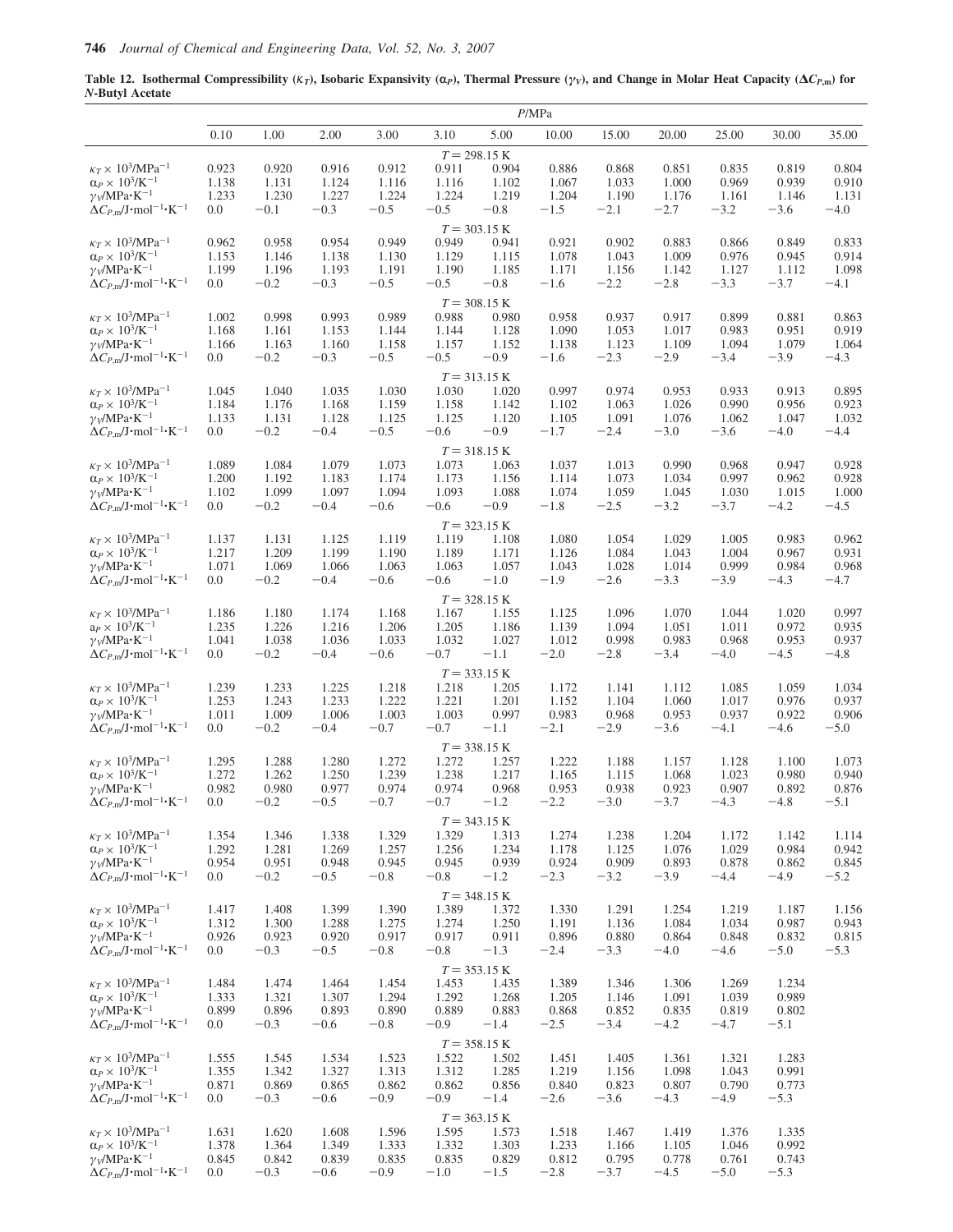#### **Table 12. (Continued)**

|                                                                        | P/MPa |        |        |        |                        |        |        |        |        |        |       |       |
|------------------------------------------------------------------------|-------|--------|--------|--------|------------------------|--------|--------|--------|--------|--------|-------|-------|
|                                                                        | 0.10  | 1.00   | 2.00   | 3.00   | 3.10                   | 5.00   | 10.00  | 15.00  | 20.00  | 25.00  | 30.00 | 35.00 |
|                                                                        |       |        |        |        | $T = 368.15 \text{ K}$ |        |        |        |        |        |       |       |
| $\kappa_T \times 10^3/\text{MPa}^{-1}$                                 | 1.713 | 1.701  | 1.688  | 1.674  | 1.673                  | 1.649  | 1.588  | 1.533  | 1.481  | 1.434  |       |       |
| $\alpha_P \times 10^3$ /K <sup>-1</sup>                                | 1.402 | 1.387  | 1.370  | 1.354  | 1.352                  | 1.322  | 1.247  | 1.176  | 1.110  | 1.049  |       |       |
| $\gamma_V/MPa \cdot K^{-1}$                                            | 0.818 | 0.815  | 0.812  | 0.809  | 0.808                  | 0.802  | 0.785  | 0.767  | 0.750  | 0.732  |       |       |
| $\Delta C_{P,m}/J$ ·mol <sup>-1</sup> ·K <sup>-1</sup>                 | 0.0   | $-0.3$ | $-0.7$ | $-1.0$ | $-1.0$                 | $-1.6$ | $-2.9$ | $-3.9$ | $-4.6$ | $-5.1$ |       |       |
|                                                                        |       |        |        |        | $T = 373.15 K$         |        |        |        |        |        |       |       |
| $\kappa_T \times 10^3/\text{MPa}^{-1}$                                 | 1.801 | 1.788  | 1.773  | 1.758  | 1.757                  | 1.730  | 1.664  | 1.603  | 1.547  | 1.495  |       |       |
| $\alpha_P \times 10^3$ /K <sup>-1</sup>                                | 1.427 | 1.411  | 1.393  | 1.376  | 1.374                  | 1.341  | 1.260  | 1.185  | 1.115  | 1.050  |       |       |
| $\gamma$ <sub>V</sub> /MPa·K <sup>-1</sup>                             | 0.792 | 0.789  | 0.786  | 0.782  | 0.782                  | 0.775  | 0.758  | 0.740  | 0.721  | 0.703  |       |       |
| $\Delta C_{P,m}/J$ ·mol <sup>-1</sup> ·K <sup>-1</sup>                 | 0.0   | $-0.3$ | $-0.7$ | $-1.1$ | $-1.1$                 | $-1.7$ | $-3.1$ | $-4.1$ | $-4.8$ | $-5.2$ |       |       |
|                                                                        |       |        |        |        | $T = 378.15 K$         |        |        |        |        |        |       |       |
| $\kappa_T \times 10^3/\text{MPa}^{-1}$                                 | 1.896 | 1.881  | 1.865  | 1.848  | 1.847                  | 1.817  | 1.744  | 1.678  | 1.616  |        |       |       |
| $\alpha_P \times 10^3$ /K <sup>-1</sup>                                | 1.454 | 1.436  | 1.417  | 1.398  | 1.396                  | 1.361  | 1.274  | 1.194  | 1.120  |        |       |       |
| $\gamma_V/MPa \cdot K^{-1}$                                            | 0.767 | 0.763  | 0.760  | 0.756  | 0.756                  | 0.749  | 0.731  | 0.712  | 0.693  |        |       |       |
| $\Delta C_{P,m}/J$ ·mol <sup>-1</sup> ·K <sup>-1</sup>                 | 0.0   | $-0.4$ | $-0.8$ | $-1.1$ | $-1.2$                 | $-1.8$ | $-3.2$ | $-4.2$ | $-4.9$ |        |       |       |
|                                                                        |       |        |        |        | $T = 383.15 \text{ K}$ |        |        |        |        |        |       |       |
| $\kappa_T \times 10^3/\text{MPa}^{-1}$                                 | 1.998 | 1.982  | 1.963  | 1.946  | 1.944                  | 1.911  | 1.831  | 1.757  | 1.690  |        |       |       |
| $\alpha_P \times 10^3$ /K <sup>-1</sup>                                | 1.481 | 1.462  | 1.441  | 1.421  | 1.419                  | 1.381  | 1.288  | 1.202  | 1.123  |        |       |       |
| $\gamma_V/MPa \cdot K^{-1}$                                            | 0.741 | 0.738  | 0.734  | 0.730  | 0.730                  | 0.723  | 0.704  | 0.684  | 0.664  |        |       |       |
| $\Delta C_{P,\text{m}}/J \cdot \text{mol}^{-1} \cdot K^{-1}$           | 0.0   | $-0.4$ | $-0.8$ | $-1.2$ | $-1.2$                 | $-1.9$ | $-3.4$ | $-4.4$ | $-5.0$ |        |       |       |
|                                                                        |       |        |        |        | $T = 388.15 \text{ K}$ |        |        |        |        |        |       |       |
| $\kappa_T \times 10^3/\text{MPa}^{-1}$                                 | 2.109 | 2.091  | 2.070  | 2.051  | 2.049                  | 2.012  | 1.923  | 1.843  | 1.769  |        |       |       |
| $\alpha_P \times 10^3$ /K <sup>-1</sup>                                | 1.510 | 1.489  | 1.467  | 1.445  | 1.443                  | 1.402  | 1.301  | 1.209  | 1.124  |        |       |       |
| $\gamma$ <sub>V</sub> /MPa·K <sup>-1</sup>                             | 0.716 | 0.712  | 0.708  | 0.705  | 0.704                  | 0.697  | 0.677  | 0.656  | 0.635  |        |       |       |
| $\Delta C_{P,\text{m}}/\text{J}\cdot\text{mol}^{-1}\cdot\text{K}^{-1}$ | 0.0   | $-0.4$ | $-0.9$ | $-1.3$ | $-1.3$                 | $-2.0$ | $-3.5$ | $-4.5$ | $-5.1$ |        |       |       |
|                                                                        |       |        |        |        | $T = 393.15 \text{ K}$ |        |        |        |        |        |       |       |
| $\kappa_T \times 10^3/\text{MPa}^{-1}$                                 | 2.230 | 2.209  | 2.187  | 2.165  | 2.162                  | 2.122  | 2.023  | 1.934  |        |        |       |       |
| $\alpha_P \times 10^3$ /K <sup>-1</sup>                                | 1.541 | 1.518  | 1.494  | 1.470  | 1.467                  | 1.423  | 1.314  | 1.215  |        |        |       |       |
| $\gamma_V/MPa \cdot K^{-1}$                                            | 0.691 | 0.687  | 0.683  | 0.679  | 0.679                  | 0.671  | 0.650  | 0.628  |        |        |       |       |
| $\Delta C_{P,m}/J \cdot$ mol <sup>-1</sup> ·K <sup>-1</sup>            | 0.0   | $-0.4$ | $-0.9$ | $-1.3$ | $-1.4$                 | $-2.1$ | $-3.7$ | $-4.6$ |        |        |       |       |

For the isobaric expansivity  $(\alpha_P)$  defined as

$$
\alpha_P = \frac{1}{V_m} \left( \frac{\partial V_m}{\partial T} \right)_P = -\frac{1}{\rho} \left( \frac{\partial \rho}{\partial T} \right)_P = -\left( \frac{\partial \ln \rho}{\partial T} \right)_P \tag{12}
$$

the following expression is derived from the Tait and the Rackett equations:

$$
\alpha_{P} = -\frac{2}{7} \frac{\ln(Z_{\text{RA}})}{T_{\text{c}}(1 - T_{\text{r}})^{5/7}} - \frac{dB}{dT}(P^{\sigma} - P) - \gamma^{\sigma}(B + P) \frac{1}{\text{d}T}(P^{\sigma} - P) - \gamma^{\sigma}(B + P) \left[\left[1 - C \ln\left(\frac{B + P}{B + P^{\sigma}}\right)\right](B + P^{\sigma})(B + P)\right] \tag{13}
$$

where  $dB/dT = -b_2/T^2$  and  $\gamma^{\sigma} = dP^{\sigma}/dT$  is the slope of the vapor pressure curve at the given temperature *T*. The values of  $\alpha$ *P* are presented in Tables 10 to 13 and are plotted in Figure 7 for ethyl acetate.

The thermal pressure coefficient  $(\gamma_V)$  was calculated according

$$
\gamma_V = \left(\frac{\partial P}{\partial T}\right)_{\rho} = \frac{\alpha_P}{\kappa_T} \tag{14}
$$

and the values for this property are listed in Tables 10 to 13 and plotted in Figure 8 for ethyl acetate. The values of  $\alpha_P$  are similar in magnitude for all the esters in the tested ranges of temperature and pressure. The same is true for  $\kappa_T$  and  $\gamma_V$ . The dependence on *P* and *T* of these mechanical coefficients follows the expected behavior. The coefficients  $\alpha_P$  and  $\kappa_T$  show an increase with the temperature, which is more significant at lower pressures. At high pressures the value of  $\alpha_p$  is practically constant, independent of temperature. At fixed pressure the value of the thermal pressure coefficient decreases markedly with the increasing temperature. From Tables 10 to 13, it is observed that the isothermal compressibility decreases as  $-CH<sub>2</sub>$  units are added to the alkyl group of the ester molecule. A similar behavior is observed for  $\alpha_P$ . This behavior is a consequence of the global decreasing in the density with the increase of the alkyl chain length as explained before.

The  $\alpha_P$  and  $k_T$  data from this work are compared with the values reported by Malhotra and Woolf<sup>4</sup> for propyl and *n*-butyl acetates in Table 14. The absolute percentage deviation for both the coefficients are between 1 % and 3 %.

Taking into account the influence of pressure into the isobaric molar heat capacity  $(C_{P,m})$  at constant temperature

$$
\left(\frac{\partial C_{P,m}}{\partial P}\right)_T = -T \left(\frac{\partial^2 V_m}{\partial T^2}\right)_P\tag{15}
$$

the following equation is obtained for the change in the isobaric molar heat capacity due to the increase on the pressure from 0.1 MPa to *P*:

$$
\Delta C_{P,\text{m}}(T, P) - C_{P,\text{m}}(T, P) - C_{P,\text{m}}(T, P = 0.1 \text{ MPa}) =
$$

$$
-T \int_{0.1}^{P} \left\{ \frac{M}{\rho} \left[ \left( \frac{\partial \alpha_P}{\partial T} \right)_P + (\alpha_P)^2 \right] \right\} \, \, \mathrm{d}P \tag{16}
$$

where *M* is the molar mass. The quantities in the integrand of eq 16 were calculated from the Tait equation. The values of ∆*CP*,m are given in Tables 10 to 13. The most appreciable changes in *CP*,m occur at high pressure and high temperature. However in the range of pressure covered by this work, the  $\Delta C_{P,m}$  is small as compared with the value of  $C_{P,m}(T, P = 0.1)$ MPa). To stress this aspect, we can compare the recommended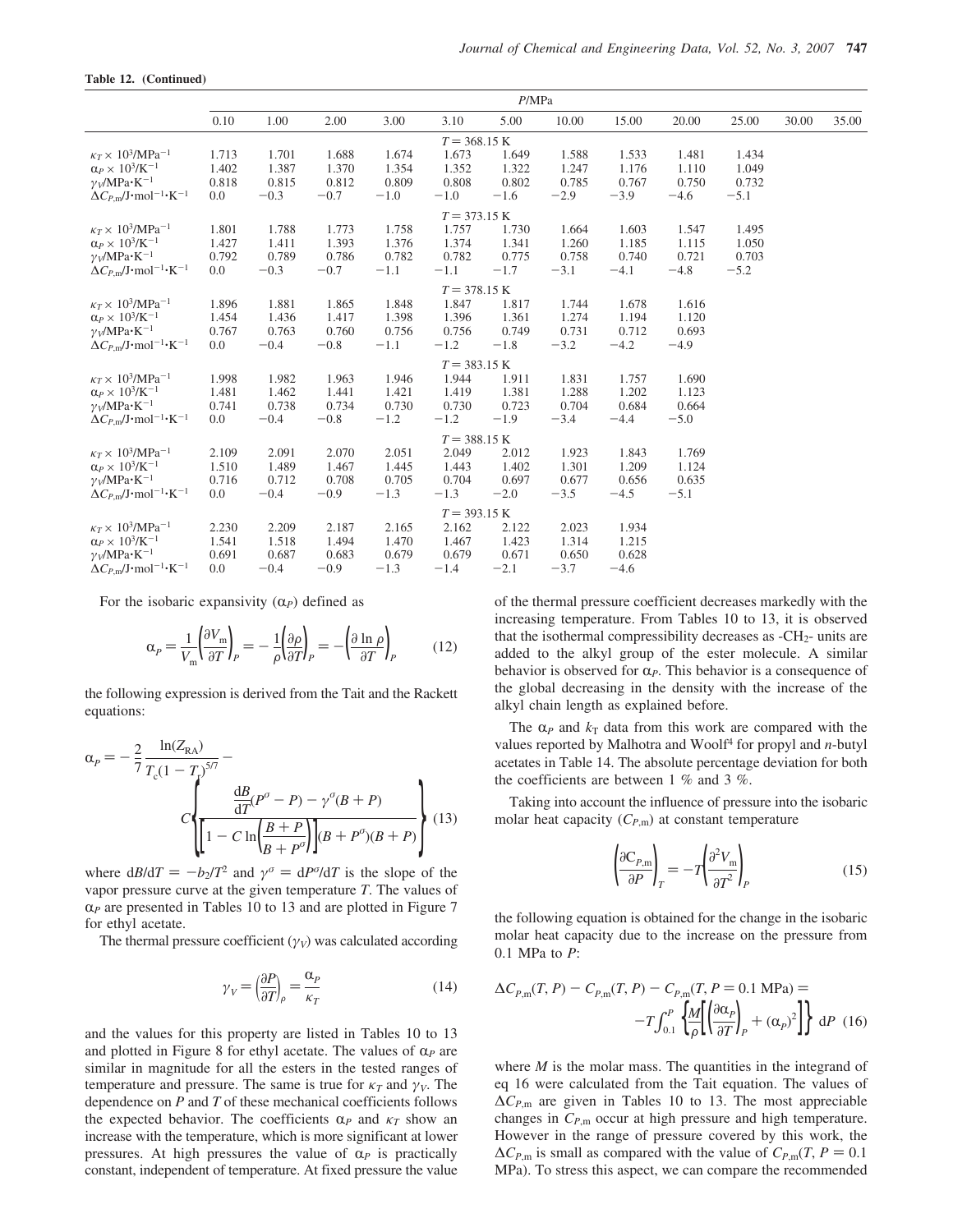**Table 13. Isothermal Compressibility (** $K_T$ **), Isobaric Expansivity (** $\alpha$ **<sub>***P***</sub>), Thermal Pressure (** $\gamma$ *v***), and Change in Molar Heat Capacity (** $\Delta C_{P,\text{m}}$ **) for** *N***-Pentyl Acetate**

|                                                                              |                |                |                |                |                |                | P/MPa          |                |                |                |                |                |
|------------------------------------------------------------------------------|----------------|----------------|----------------|----------------|----------------|----------------|----------------|----------------|----------------|----------------|----------------|----------------|
|                                                                              | 0.10           | 1.00           | 2.00           | 2.70           | 3.00           | 5.00           | 10.00          | 15.00          | 20.00          | 25.00          | 30.00          | 35.00          |
|                                                                              |                |                |                |                |                | $T = 298.15 K$ |                |                |                |                |                |                |
| $\kappa_T \times 10^3/\text{MPa}^{-1}$                                       | 0.926          | 0.920          | 0.915          | 0.911          | 0.909          | 0.898          | 0.872          | 0.847          | 0.823          | 0.801          | 0.781          | 0.761          |
| $\alpha_P \times 10^3$ /K <sup>-1</sup>                                      | 1.075          | 1.069          | 1.063          | 1.058          | 1.056          | 1.043          | 1.012          | 0.983          | 0.956          | 0.930          | 0.905          | 0.882          |
| $\gamma_V/MPa \cdot K^{-1}$                                                  | 1.162          | 1.162          | 1.162          | 1.162          | 1.162          | 1.162          | 1.162          | 1.161          | 1.161          | 1.160          | 1.160          | 1.159          |
| $\Delta C_{P,\text{m}}/\text{J}\cdot \text{mol}^{-1} \cdot \text{K}^{-1}$    | 0.0            | $-0.1$         | $-0.3$         | $-0.4$         | $-0.5$         | $-0.8$         | $-1.5$         | $-2.1$         | $-2.7$         | $-3.3$         | $-3.8$         | $-4.3$         |
|                                                                              |                |                |                |                |                | $T = 303.15 K$ |                |                |                |                |                |                |
| $\kappa_T \times 10^3/\mathrm{MPa^{-1}}$                                     | 0.960          | 0.955          | 0.948          | 0.944          | 0.942          | 0.930          | 0.902          | 0.875          | 0.851          | 0.827          | 0.805          | 0.784          |
| $\alpha_P \times 10^3$ /K <sup>-1</sup>                                      | 1.088          | 1.082          | 1.075          | 1.070          | 1.068          | 1.055          | 1.023          | 0.993          | 0.964          | 0.938          | 0.912          | 0.888          |
| $\gamma_V/MPa \cdot K^{-1}$                                                  | 1.133          | 1.134          | 1.134          | 1.134          | 1.134          | 1.134          | 1.134          | 1.134          | 1.134          | 1.134          | 1.133          | 1.132          |
| $\Delta C_{P,\text{m}}/\text{J}\cdot \text{mol}^{-1} \cdot \text{K}^{-1}$    | 0.0            | $-0.2$         | $-0.3$         | $-0.4$         | $-0.5$         | $-0.8$         | $-1.6$         | $-2.2$         | $-2.9$         | $-3.4$         | $-4.0$         | $-4.4$         |
|                                                                              |                |                |                |                |                | $T = 308.15$ K |                |                |                |                |                |                |
| $\kappa_T \times 10^3/\text{MPa}^{-1}$                                       | 0.996          | 0.990          | 0.983          | 0.979          | 0.977          | 0.964          | 0.934          | 0.905          | 0.879          | 0.854          | 0.830          | 0.808          |
| $\alpha_P \times 10^3$ /K <sup>-1</sup>                                      | 1.102          | 1.095          | 1.088          | 1.083          | 1.081          | 1.067          | 1.034          | 1.002          | 0.973          | 0.945          | 0.919          | 0.894          |
| $\gamma_V/MPa \cdot K^{-1}$                                                  | 1.106          | 1.106          | 1.106          | 1.106          | 1.106          | 1.107          | 1.107          | 1.108          | 1.108          | 1.108          | 1.107          | 1.107          |
| $\Delta C_{P,\text{m}}/\text{J}\cdot \text{mol}^{-1} \cdot \text{K}^{-1}$    | 0.0            | $-0.2$         | $-0.3$         | $-0.5$         | $-0.5$         | $-0.8$         | $-1.6$         | $-2.3$         | $-3.0$         | $-3.6$         | $-4.1$         | $-4.6$         |
|                                                                              |                |                |                |                |                | $T = 313.15 K$ |                |                |                |                |                |                |
| $\kappa_T \times 10^3/\text{MPa}^{-1}$                                       | 1.033          | 1.027          | 1.020          | 1.015          | 1.013          | 0.999          | 0.966          | 0.936          | 0.908          | 0.881          | 0.856          | 0.833          |
| $\alpha_P \times 10^3/K^{-1}$                                                | 1.115          | 1.108          | 1.101          | 1.096          | 1.094          | 1.079          | 1.045          | 1.012          | 0.982          | 0.953          | 0.926          | 0.901          |
| $\gamma_V/MPa \cdot K^{-1}$                                                  | 1.079          | 1.079          | 1.080          | 1.080          | 1.080          | 1.080          | 1.081          | 1.082          | 1.082          | 1.082          | 1.082          | 1.082          |
| $\Delta C_{P,\text{m}}/J \cdot \text{mol}^{-1} \cdot \text{K}^{-1}$          | 0.0            | $-0.2$         | $-0.4$         | $-0.5$         | $-0.5$         | $-0.9$         | $-1.7$         | $-2.5$         | $-3.1$         | $-3.7$         | $-4.3$         | $-4.8$         |
|                                                                              |                |                |                |                |                |                |                |                |                |                |                |                |
| $\kappa_T \times 10^3/\text{MPa}^{-1}$                                       |                |                |                |                |                | $T = 318.15 K$ |                |                |                |                |                |                |
| $\alpha_P \times 10^3/K^{-1}$                                                | 1.072<br>1.129 | 1.065<br>1.122 | 1.058<br>1.114 | 1.052<br>1.109 | 1.050<br>1.107 | 1.035<br>1.092 | 1.000<br>1.056 | 0.968<br>1.022 | 0.938<br>0.991 | 0.909<br>0.961 | 0.883<br>0.934 | 0.858<br>0.907 |
| $\gamma_V/MPa \cdot K^{-1}$                                                  | 1.053          | 1.054          | 1.054          | 1.054          | 1.054          | 1.055          | 1.056          | 1.056          | 1.057          | 1.057          | 1.058          | 1.058          |
| $\Delta C_{P,\text{m}}/J \cdot \text{mol}^{-1} \cdot \text{K}^{-1}$          | 0.0            | $-0.2$         | $-0.4$         | $-0.5$         | $-0.6$         | $-0.9$         | $-1.8$         | $-2.6$         | $-3.3$         | $-3.9$         | $-4.5$         | $-5.0$         |
|                                                                              |                |                |                |                |                |                |                |                |                |                |                |                |
|                                                                              |                |                |                |                |                | $T = 323.15 K$ |                |                |                |                |                |                |
| $\kappa_T \times 10^3/\text{MPa}^{-1}$<br>$\alpha_P \times 10^3/K^{-1}$      | 1.113<br>1.144 | 1.105<br>1.136 | 1.097<br>1.128 | 1.091<br>1.123 | 1.089<br>1.120 | 1.073<br>1.105 | 1.036<br>1.067 | 1.001<br>1.033 | 0.968<br>1.000 | 0.938<br>0.970 | 0.910<br>0.941 | 0.884<br>0.914 |
| $\gamma_V/MPa \cdot K^{-1}$                                                  | 1.028          | 1.028          | 1.028          | 1.029          | 1.029          | 1.029          | 1.031          | 1.032          | 1.033          | 1.033          | 1.034          | 1.034          |
| $\Delta C_{P,\text{m}}/J \cdot \text{mol}^{-1} \cdot \text{K}^{-1}$          | 0.0            | $-0.2$         | $-0.4$         | $-0.5$         | $-0.6$         | $-1.0$         | $-1.9$         | $-2.7$         | $-3.4$         | $-4.1$         | $-4.7$         | $-5.2$         |
|                                                                              |                |                |                |                |                |                |                |                |                |                |                |                |
|                                                                              |                |                |                |                |                | $T = 328.15 K$ |                |                |                |                |                |                |
| $\kappa_T \times \, 10^3/\mathrm{MPa^{-1}}$<br>$\alpha_P \times 10^3/K^{-1}$ | 1.155<br>1.159 | 1.147<br>1.151 | 1.138<br>1.143 | 1.132<br>1.137 | 1.130<br>1.134 | 1.113<br>1.118 | 1.072<br>1.079 | 1.035<br>1.043 | 1.001<br>1.009 | 0.968<br>0.978 | 0.938<br>0.948 | 0.910<br>0.920 |
| $\gamma_V/MPa \cdot K^{-1}$                                                  | 1.003          | 1.003          | 1.004          | 1.004          | 1.004          | 1.005          | 1.006          | 1.008          | 1.009          | 1.010          | 1.010          | 1.011          |
| $\Delta C_{P,m}/J \cdot$ mol <sup>-1</sup> ·K <sup>-1</sup>                  | 0.0            | $-0.2$         | $-0.4$         | $-0.6$         | $-0.6$         | $-1.0$         | $-2.0$         | $-2.8$         | $-3.6$         | $-4.2$         | $-4.9$         | $-5.4$         |
|                                                                              |                |                |                |                |                |                |                |                |                |                |                |                |
|                                                                              |                |                |                |                |                | $T = 333.15 K$ |                |                |                |                |                |                |
| $\kappa_T \times$ $10^3\!/\mathrm{MPa^{-1}}$                                 | 1.200          | 1.191          | 1.181          | 1.175          | 1.172          | 1.154          | 1.110          | 1.071          | 1.034          | 1.000          | 0.968          | 0.938          |
| $\alpha_P \times 10^3$ /K <sup>-1</sup><br>$\gamma_V/MPa \cdot K^{-1}$       | 1.174<br>0.979 | 1.166<br>0.979 | 1.157<br>0.980 | 1.151<br>0.980 | 1.149<br>0.980 | 1.132<br>0.981 | 1.091<br>0.983 | 1.054<br>0.984 | 1.019<br>0.985 | 0.986<br>0.986 | 0.955<br>0.987 | 0.927<br>0.988 |
| $\Delta C_{P,\text{m}}/\text{J}\cdot\text{mol}^{-1}\cdot\text{K}^{-1}$       | 0.0            | $-0.2$         | $-0.4$         | $-0.6$         | $-0.7$         | $-1.1$         | $-2.1$         | $-2.9$         | $-3.7$         | $-4.4$         | $-5.1$         | $-5.6$         |
|                                                                              |                |                |                |                |                |                |                |                |                |                |                |                |
|                                                                              |                |                |                |                |                | $T = 338.15$ K |                |                |                |                |                |                |
| $\kappa_T \times 10^3/\mathrm{MPa^{-1}}$<br>$\alpha_P \times 10^3/K^{-1}$    | 1.246          | 1.237          | 1.226          | 1.219          | 1.216          | 1.197          | 1.150          | 1.108          | 1.068          | 1.032<br>0.994 | 0.998          | 0.966          |
| $\gamma_V/MPa \cdot K^{-1}$                                                  | 1.190<br>0.955 | 1.182<br>0.956 | 1.173<br>0.956 | 1.166<br>0.956 | 1.163<br>0.957 | 1.146<br>0.957 | 1.103<br>0.959 | 1.064<br>0.961 | 1.028<br>0.963 | 0.964          | 0.963<br>0.965 | 0.933<br>0.966 |
| $\Delta C_{P,\text{m}}/\text{J}\cdot \text{mol}^{-1} \cdot \text{K}^{-1}$    | 0.0            | $-0.2$         | $-0.5$         | $-0.6$         | $-0.7$         | $-1.1$         | $-2.2$         | $-3.1$         | $-3.9$         | $-4.6$         | $-5.3$         | $-5.9$         |
|                                                                              |                |                |                |                |                |                |                |                |                |                |                |                |
|                                                                              |                |                |                |                |                | $T = 343.15 K$ |                |                |                |                |                |                |
| $k_T \times 10^3/MPa^{-1}$                                                   | 1.295          | 1.285          | 1.274          | 1.266          | 1.263          | 1.241          | 1.192          | 1.146          | 1.104          | 1.065          | 1.029          | 0.995<br>0.939 |
| $\alpha_P \times 10^3$ /K <sup>-1</sup><br>$\gamma_V/MPa \cdot K^{-1}$       | 1.207<br>0.932 | 1.198<br>0.933 | 1.188<br>0.933 | 1.182<br>0.933 | 1.179<br>0.934 | 1.160<br>0.935 | 1.116<br>0.937 | 1.075<br>0.939 | 1.038<br>0.940 | 1.003<br>0.942 | 0.970<br>0.943 | 0.944          |
| $\Delta C_{P,m}/J \cdot$ mol <sup>-1</sup> ·K <sup>-1</sup>                  | 0.0            | $-0.2$         | $-0.5$         | $-0.7$         | $-0.7$         | $-1.2$         | $-2.3$         | $-3.2$         | $-4.1$         | $-4.8$         | $-5.5$         | $-6.1$         |
|                                                                              |                |                |                |                |                |                |                |                |                |                |                |                |
|                                                                              |                |                |                |                |                | $T = 348.15$ K |                |                |                |                |                |                |
| $k \tau \times 10^3/MPa^{-1}$                                                | 1.346          | 1.335          | 1.323          | 1.315          | 1.311          | 1.288          | 1.235          | 1.186          | 1.141          | 1.099          | 1.061          | 1.026          |
| $\alpha_P \times 10^3$ /K <sup>-1</sup><br>$\gamma_V/MPa \cdot K^{-1}$       | 1.224<br>0.909 | 1.215<br>0.910 | 1.205<br>0.910 | 1.198<br>0.911 | 1.195<br>0.911 | 1.175<br>0.912 | 1.129<br>0.914 | 1.087<br>0.916 | 1.048<br>0.918 | 1.011<br>0.920 | 0.977<br>0.921 | 0.946<br>0.922 |
| $\Delta C_{P,\text{m}}/J \cdot \text{mol}^{-1} \cdot \text{K}^{-1}$          | 0.0            | $-0.2$         | $-0.5$         | $-0.7$         | $-0.8$         | $-1.3$         | $-2.4$         | $-3.4$         | $-4.3$         | $-5.0$         | $-5.7$         | $-6.3$         |
|                                                                              |                |                |                |                |                |                |                |                |                |                |                |                |
|                                                                              |                |                |                |                |                | $T = 353.15 K$ |                |                |                |                |                |                |
| $k_T \times 10^3/MPa^{-1}$                                                   | 1.400          | 1.388          | 1.375          | 1.366          | 1.362          | 1.337          | 1.280          | 1.227          | 1.179          | 1.135          | 1.094          | 1.057          |
| $\alpha_P \times 10^3$ /K <sup>-1</sup>                                      | 1.242          | 1.232          | 1.221          | 1.214          | 1.211          | 1.190          | 1.142          | 1.098          | 1.057          | 1.020          | 0.985          | 0.952          |
| $\gamma_V/MPa \cdot K^{-1}$                                                  | 0.887          | 0.888          | 0.888          | 0.889          | 0.889          | 0.890          | 0.893          | 0.895          | 0.897          | 0.898          | 0.900          | 0.901          |
| $\Delta C_{P,\text{m}}/J \cdot \text{mol}^{-1} \cdot \text{K}^{-1}$          | 0.0            | $-0.3$         | $-0.5$         | $-0.7$         | $-0.8$         | $-1.3$         | $-2.5$         | $-3.5$         | $-4.5$         | $-5.3$         | $-6.0$         | $-6.6$         |
|                                                                              |                |                |                |                |                | $T = 358.15 K$ |                |                |                |                |                |                |
| $k_T \times 10^3/MPa^{-1}$                                                   | 1.456          | 1.443          | 1.429          | 1.420          | 1.415          | 1.389          | 1.327          | 1.270          | 1.219          | 1.172          | 1.129          | 1.089          |
| $\alpha_P \times 10^3$ /K <sup>-1</sup>                                      | 1.260          | 1.250          | 1.239          | 1.231          | 1.228          | 1.206          | 1.156          | 1.110          | 1.067          | 1.028          | 0.992          | 0.958          |
| $\gamma_V/MPa \cdot K^{-1}$                                                  | 0.866          | 0.866          | 0.867          | 0.867          | 0.867          | 0.868          | 0.871          | 0.874          | 0.876          | 0.877          | 0.879          | 0.880          |
| $\Delta C_{P,\text{m}}/J \cdot \text{mol}^{-1} \cdot \text{K}^{-1}$          | 0.0            | $-0.3$         | $-0.6$         | $-0.8$         | $-0.9$         | $-1.4$         | $-2.6$         | $-3.7$         | $-4.7$         | $-5.5$         | $-6.2$         | $-6.8$         |
|                                                                              |                |                |                |                |                | $T = 363.15 K$ |                |                |                |                |                |                |
| $k_T \times 10^3/MPa^{-1}$                                                   | 1.515          | 1.502          | 1.486          | 1.476          | 1.471          | 1.443          | 1.376          | 1.316          | 1.261          | 1.210          | 1.164          | 1.122          |
| $\alpha_P \times 10^3$ /K <sup>-1</sup>                                      | 1.279          | 1.268          | 1.257          | 1.248          | 1.245          | 1.222          | 1.170          | 1.122          | 1.077          | 1.037          | 0.999          | 0.964          |
| $\gamma_V/MPa \cdot K^{-1}$                                                  | 0.844          | 0.845          | 0.845          | 0.846          | 0.846          | 0.847          | 0.850          | 0.853          | 0.855          | 0.857          | 0.858          | 0.859          |
| $\Delta C_{P,m}/J \cdot$ mol <sup>-1</sup> ·K <sup>-1</sup>                  | 0.0            | $-0.3$         | $-0.6$         | $-0.8$         | $-0.9$         | $-1.5$         | $-2.8$         | $-3.9$         | $-4.9$         | $-5.7$         | $-6.5$         | $-7.1$         |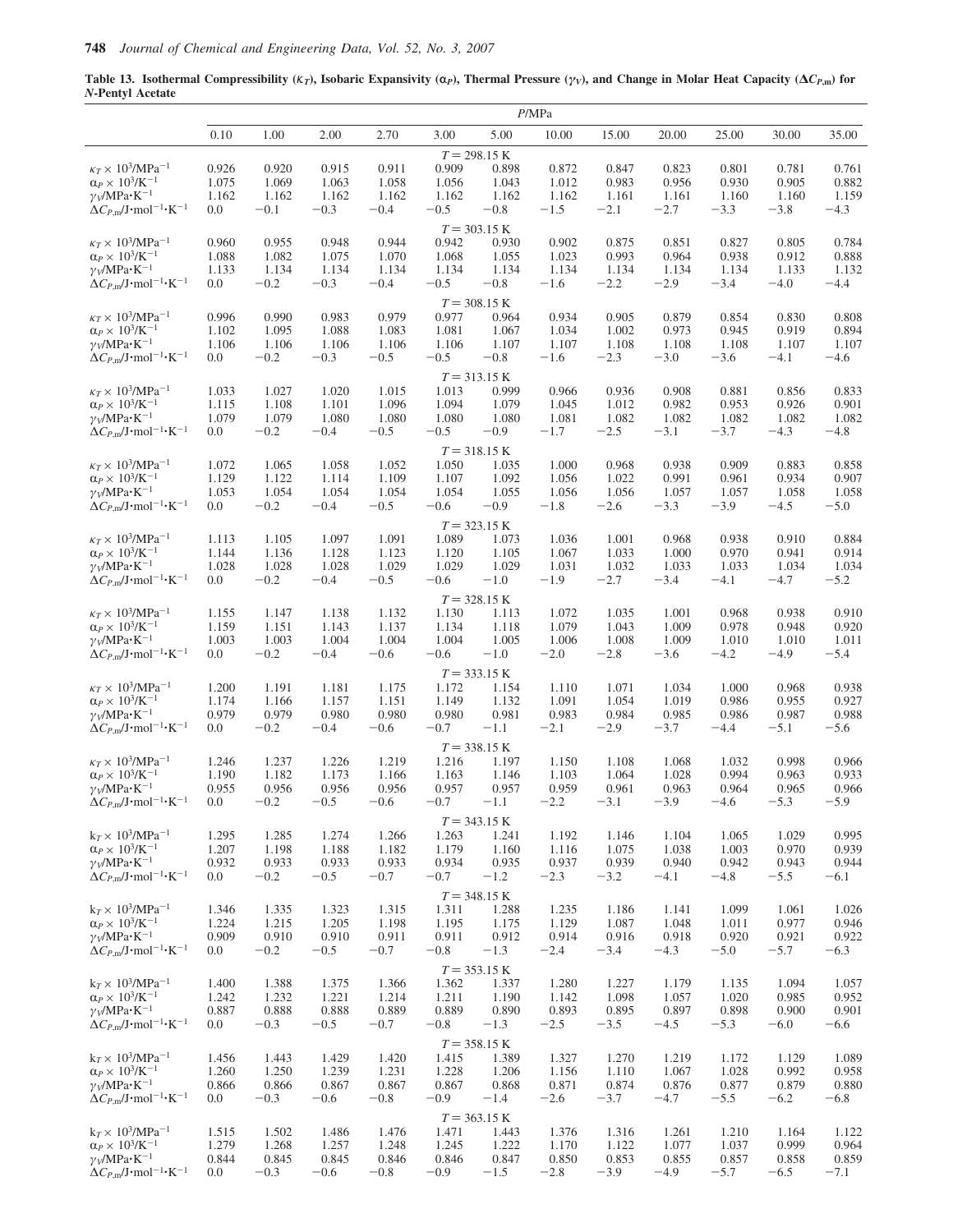|  |  | Table 13. (Continued) |
|--|--|-----------------------|
|--|--|-----------------------|

|                                                              | P/MPa |        |        |        |        |                        |        |        |        |        |        |        |
|--------------------------------------------------------------|-------|--------|--------|--------|--------|------------------------|--------|--------|--------|--------|--------|--------|
|                                                              | 0.10  | 1.00   | 2.00   | 2.70   | 3.00   | 5.00                   | 10.00  | 15.00  | 20.00  | 25.00  | 30.00  | 35.00  |
|                                                              |       |        |        |        |        | $T = 368.15$ K         |        |        |        |        |        |        |
| $k_T \times 10^3/MPa^{-1}$                                   | 1.578 | 1.563  | 1.547  | 1.535  | 1.530  | 1.499                  | 1.427  | 1.363  | 1.304  | 1.250  | 1.201  | 1.156  |
| $\alpha_P \times 10^3$ /K <sup>-1</sup>                      | 1.299 | 1.288  | 1.275  | 1.267  | 1.263  | 1.239                  | 1.184  | 1.134  | 1.088  | 1.045  | 1.006  | 0.970  |
| $\gamma_V/MPa \cdot K^{-1}$                                  | 0.823 | 0.824  | 0.825  | 0.825  | 0.825  | 0.826                  | 0.829  | 0.832  | 0.834  | 0.836  | 0.838  | 0.839  |
| $\Delta C_{P,m}/J$ ·mol <sup>-1</sup> ·K <sup>-1</sup>       | 0.0   | $-0.3$ | $-0.6$ | $-0.9$ | $-0.9$ | $-1.6$                 | $-2.9$ | $-4.1$ | $-5.1$ | $-6.0$ | $-6.7$ | $-7.4$ |
|                                                              |       |        |        |        |        | $T = 373.15 K$         |        |        |        |        |        |        |
| $k_T \times 10^3/MPa^{-1}$                                   | 1.644 | 1.628  | 1.610  | 1.598  | 1.593  | 1.559                  | 1.481  | 1.412  | 1.349  | 1.292  | 1.239  | 1.192  |
| $\alpha_P \times 10^3$ /K <sup>-1</sup>                      | 1.320 | 1.308  | 1.294  | 1.285  | 1.282  | 1.257                  | 1.199  | 1.146  | 1.098  | 1.054  | 1.013  | 0.976  |
| $\gamma_V/MPa \cdot K^{-1}$                                  | 0.803 | 0.803  | 0.804  | 0.805  | 0.805  | 0.806                  | 0.809  | 0.812  | 0.814  | 0.816  | 0.818  | 0.819  |
| $\Delta C_{P,m}/J$ ·mol <sup>-1</sup> ·K <sup>-1</sup>       | 0.0   | $-0.3$ | $-0.7$ | $-0.9$ | $-1.0$ | $-1.6$                 | $-3.1$ | $-4.3$ | $-5.3$ | $-6.2$ | $-7.0$ | $-7.6$ |
|                                                              |       |        |        |        |        | $T = 378.15 K$         |        |        |        |        |        |        |
| $k_T \times 10^3/MPa^{-1}$                                   | 1.714 | 1.696  | 1.677  | 1.664  | 1.658  | 1.622                  | 1.538  | 1.463  | 1.396  | 1.335  | 1.279  | 1.228  |
| $\alpha_P \times 10^3$ /K <sup>-1</sup>                      | 1.341 | 1.328  | 1.314  | 1.305  | 1.301  | 1.275                  | 1.213  | 1.158  | 1.108  | 1.062  | 1.020  | 0.981  |
| $\gamma_V/MPa \cdot K^{-1}$                                  | 0.782 | 0.783  | 0.784  | 0.784  | 0.785  | 0.786                  | 0.789  | 0.792  | 0.794  | 0.796  | 0.798  | 0.799  |
| $\Delta C_{P,m}/J \times$ mol <sup>-1</sup> ·K <sup>-1</sup> | 0.0   | $-0.3$ | $-0.7$ | $-1.0$ | $-1.1$ | $-1.7$                 | $-3.2$ | $-4.5$ | $-5.6$ | $-6.5$ | $-7.3$ | $-7.9$ |
|                                                              |       |        |        |        |        | $T = 383.15 K$         |        |        |        |        |        |        |
| $k_T \times 10^3/MPa^{-1}$                                   | 1.788 | 1.769  | 1.748  | 1.733  | 1.727  | 1.688                  | 1.597  | 1.517  | 1.445  | 1.379  | 1.320  | 1.266  |
| $\alpha_P \times 10^3$ /K <sup>-1</sup>                      | 1.364 | 1.350  | 1.335  | 1.325  | 1.321  | 1.293                  | 1.229  | 1.171  | 1.118  | 1.071  | 1.027  | 0.987  |
| $\gamma_V/MPa \cdot K^{-1}$                                  | 0.763 | 0.763  | 0.764  | 0.764  | 0.765  | 0.766                  | 0.769  | 0.772  | 0.774  | 0.776  | 0.778  | 0.779  |
| $\Delta C_{P,m}/J$ ·mol <sup>-1</sup> ·K <sup>-1</sup>       | 0.0   | $-0.4$ | $-0.7$ | $-1.0$ | $-1.1$ | $-1.8$                 | $-3.4$ | $-4.7$ | $-5.8$ | $-6.8$ | $-7.5$ | $-8.2$ |
|                                                              |       |        |        |        |        | $T = 388.15$ K         |        |        |        |        |        |        |
| $k_T \times 10^3/MPa^{-1}$                                   | 1.867 | 1.846  | 1.823  | 1.807  | 1.801  | 1.758                  | 1.660  | 1.573  | 1.496  | 1.426  | 1.363  | 1.306  |
| $\alpha_P \times 10^3$ /K <sup>-1</sup>                      | 1.387 | 1.372  | 1.357  | 1.346  | 1.342  | 1.312                  | 1.244  | 1.184  | 1.129  | 1.079  | 1.033  | 0.992  |
| $\gamma_V/MPa \cdot K^{-1}$                                  | 0.743 | 0.744  | 0.744  | 0.745  | 0.745  | 0.746                  | 0.750  | 0.752  | 0.755  | 0.757  | 0.758  | 0.759  |
| $\Delta C_{P,m}/J$ ·mol <sup>-1</sup> ·K <sup>-1</sup>       | 0.0   | $-0.4$ | $-0.8$ | $-1.1$ | $-1.2$ | $-1.9$                 | $-3.6$ | $-4.9$ | $-6.1$ | $-7.0$ | $-7.8$ | $-8.5$ |
|                                                              |       |        |        |        |        | $T = 393.15 \text{ K}$ |        |        |        |        |        |        |
| $k_T \times 10^3/MPa^{-1}$                                   | 1.950 | 1.927  | 1.902  | 1.885  | 1.878  | 1.832                  | 1.726  | 1.632  | 1.549  | 1.475  | 1.407  | 1.347  |
| $\alpha_P \times 10^3$ /K <sup>-1</sup>                      | 1.411 | 1.396  | 1.379  | 1.368  | 1.363  | 1.332                  | 1.260  | 1.196  | 1.139  | 1.087  | 1.039  | 0.996  |
| $\gamma_V/MPa \cdot K^{-1}$                                  | 0.724 | 0.724  | 0.725  | 0.726  | 0.726  | 0.727                  | 0.730  | 0.733  | 0.735  | 0.737  | 0.739  | 0.740  |
| $\Delta C_{P,m}/J \times$ mol <sup>-1</sup> ·K <sup>-1</sup> | 0.0   | $-0.4$ | $-0.8$ | $-1.1$ | $-1.3$ | $-2.0$                 | $-3.8$ | $-5.2$ | $-6.4$ | $-7.3$ | $-8.1$ | $-8.8$ |

values of  $C_{P,m}(T = 340 \text{ K}, P = 0.1 \text{ MPa})$  from Zábranský et al.<sup>23</sup> and  $\Delta C_{P,\text{m}}$  data at *T* = 340 K and 35 MPa. For ethyl, propyl, and *n*-butyl acetates, the  $C_{P,m}(T = 340 \text{ K}, P =$ 0.1 MPa) values are respectively 182.2, 213.0, and 238.8  $J \cdot mol^{-1} \cdot K^{-1}$ . The corresponding changes in the isobaric heat capacity are  $-5.6$ ,  $-5.6$ , and  $-5.1$  J·mol<sup>-1</sup>·K<sup>-1</sup>. For *n*-pentyl acetate, the highest temperature available for comparison is 300 K. At this temperature and atmospheric pressure *CP*,m  $= 270$  J⋅mol<sup>-1</sup>⋅K<sup>-1</sup> and Δ*C<sub>P,m</sub>*(300 K, 35 MPa) = -4.3  $J \cdot \text{mol}^{-1} \cdot \text{K}^{-1}$ .

In Table 14, we compare our values of ∆*CP*,m for propyl and *n*-butyl acetates with those obtained by Malhotra and Woolf.<sup>4</sup> The two sets of results are in close agreement.

The Tait equation was also used to predict density of the alkyl esters. For this purpose, the method of Thomson et al.<sup>6</sup>



Figure 6. Isothermal compressibility of ethyl acetate at the temperatures: O, 298.15 K;  $\Box$ , 308.15 K;  $\triangle$ , 318.15 K;  $\nabla$ , 328.15 K;  $\diamond$ , 338.15 K;  $\bullet$ , 348.15 K; ■, 358.15 K; ▲, 368.15 K; ▼, 378.15 K; +, 388.15 K.

was applied. In this method, the parameters *B* and *C* of eq 6 are predicted by the following equations:<sup>6</sup>

$$
B/P_c = -1.0 + a(1 - T_r)^{1/3} + b(1 - T_r)^{2/3} + d(1 - T_r) + e(1 - T_r)^{4/3}
$$
 (17)

$$
C = j + k\omega \tag{18}
$$

$$
e = \exp(f + g\omega + h\omega^2)
$$
 (19)

where  $\omega$  is the Pitzer acentric factor and  $a = -9.070217$ ,  $b =$ 62.45326,  $d = -135.1102$ ,  $f = 4.79594$ ,  $g = 0.250047$ ,  $h =$ 1.14188,  $j = 0.0861488$ , and  $k = 0.0344483$ . The necessary vapor pressure and saturated liquid densities to be used in eq 6 were provided by eqs 7 and 8, respectively. The AAD between



**Figure 7.** Isobaric expansivity of ethyl acetate at the temperatures: O, 298.15 K;  $\Box$ , 308.15 K;  $\triangle$ , 318.15 K;  $\nabla$ , 328.15 K;  $\diamond$ , 338.15 K;  $\bullet$ , 348.15  $K; \blacksquare$ , 358.15 K;  $\blacktriangle$ , 368.15 K;  $\nabla$ , 378.15 K; +, 388.15 K.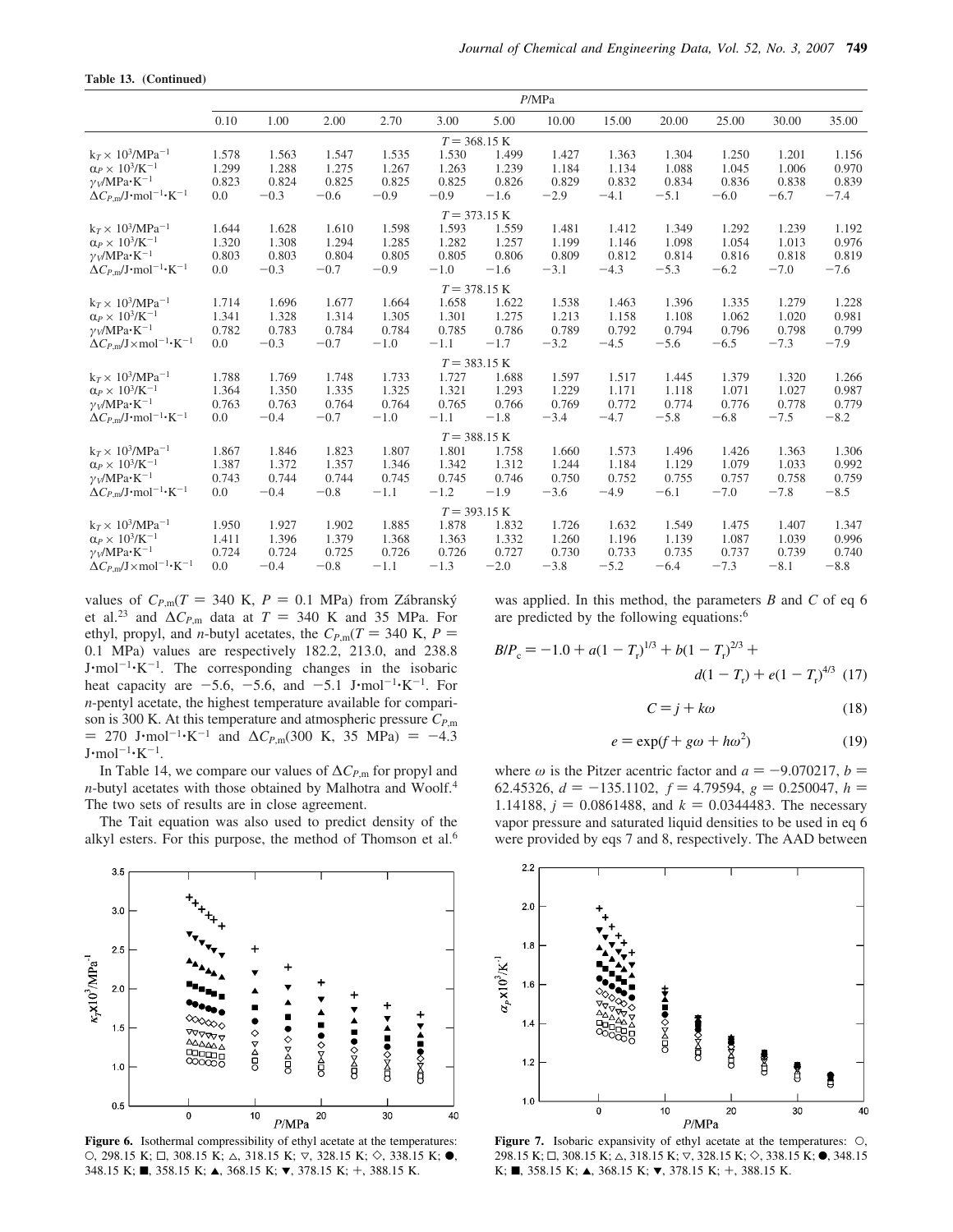

**Figure 8.** Thermal pressure of ethyl acetate at the temperatures: O, 298.15  $K; \Box$ , 308.15 K;  $\triangle$ , 318.15 K;  $\nabla$ , 328.15 K;  $\diamond$ , 338.15 K;  $\bullet$ , 348.15 K;  $\blacksquare$ , 358.15 K; ▲, 368.15 K; ▼, 378.15 K; +, 388.15 K.

**Table 14. Comparison of**  $\alpha_P$  **and**  $\kappa_T$  **Data from This Work with the Data from Malhotra and Woolf<sup>4</sup> for Propyl Acetate and** *N***-Butyl Acetate**

|                                                                                                                                                   |                                 | $P = 0.1$ MPa                               |                       | $P = 200$ MPa           |  |  |  |
|---------------------------------------------------------------------------------------------------------------------------------------------------|---------------------------------|---------------------------------------------|-----------------------|-------------------------|--|--|--|
|                                                                                                                                                   | ref 4                           | this work                                   | ref 4                 | this work               |  |  |  |
|                                                                                                                                                   |                                 | Propyl Acetate                              |                       |                         |  |  |  |
| $\alpha_P \times\,10^3\text{/K}^{-1}$                                                                                                             | 1.094                           | $T = 298.14 K$<br>1.017                     | 0.906                 | 0.890                   |  |  |  |
| $\kappa_T \times 10^3/\text{MPa}^{-1}$<br>$\Delta C_{P,m}/J$ ·mol <sup>-1</sup> ·K <sup>-1</sup>                                                  | 1.27<br>$\Omega$                | 1.24<br>$\Omega$                            | 1.12<br>$-3$          | 1.09<br>$-2.8$          |  |  |  |
|                                                                                                                                                   |                                 | $T = 313.14 \text{ K}$                      |                       |                         |  |  |  |
| $\alpha_P \times 10^3 / \mathrm{K}^{-1}$<br>$\kappa_T \times 10^3/\text{MPa}^{-1}$                                                                | 1.245<br>1.31<br>$\theta$       | 1.112<br>1.30<br>$\Omega$                   | 1.006<br>1.15<br>$-3$ | 0.994<br>1.12<br>$-3.2$ |  |  |  |
| $\Delta C_{P,\text{m}}/\text{J}\cdot\text{mol}^{-1}\cdot\text{K}^{-1}$                                                                            |                                 |                                             |                       |                         |  |  |  |
| $\alpha_P \times 10^3/K^{-1}$<br>$\kappa_T \times 10^3/\text{MPa}^{-1}$<br>$\Delta C_{P,m}/J$ ·mol <sup>-1</sup> ·K <sup>-1</sup>                 | 1.304<br>1.35<br>$\Omega$       | $T = 323.14 K$<br>1.274<br>1.34<br>$\Omega$ | 1.064<br>1.17<br>$-4$ | 1.075<br>1.14<br>$-3.5$ |  |  |  |
|                                                                                                                                                   |                                 | $T = 338.13 \text{ K}$                      |                       |                         |  |  |  |
| $\alpha_P \times 10^3 / \mathrm{K}^{-1}$<br>$\kappa_T \times 10^3/\text{MPa}^{-1}$<br>$\Delta C_{P,m} / J \cdot mol^{-1} \cdot K^{-1}$            | 1.513<br>1.39<br>$\overline{0}$ | 1.470<br>1.41<br>$\Omega$                   | 1.190<br>1.20<br>$-4$ | 1.211<br>1.17<br>$-4.0$ |  |  |  |
|                                                                                                                                                   |                                 | N-Butyl Acetate                             |                       |                         |  |  |  |
|                                                                                                                                                   |                                 | $T = 298.14 K$                              |                       |                         |  |  |  |
| $\alpha_P \times 10^3/K^{-1}$<br>$\kappa_T \times 10^3/\text{MPa}^{-1}$<br>$\Delta C_{P,m}/J$ ·mol <sup>-1</sup> ·K <sup>-1</sup>                 | 1.029<br>1.17<br>$\theta$       | 0.923<br>1.14<br>$\Omega$                   | 0.858<br>1.04<br>$-3$ | 0.851<br>1.00<br>$-2.7$ |  |  |  |
|                                                                                                                                                   |                                 | $T = 313.14 \text{ K}$                      |                       |                         |  |  |  |
| $\alpha_P \times 10^3/K^{-1}$<br>$\kappa_T \times 10^3/\text{MPa}^{-1}$<br>$\Delta C_{P,m}/J$ ·mol <sup>-1</sup> ·K <sup>-1</sup>                 | 1.151<br>1.21<br>$\overline{0}$ | 1.045<br>1.18<br>$\overline{0}$             | 0.945<br>1.06<br>$-3$ | 0.953<br>1.03<br>$-3.0$ |  |  |  |
|                                                                                                                                                   |                                 | $T = 323.14 \text{ K}$                      |                       |                         |  |  |  |
| $\alpha_P \times 10^3$ /K <sup>-1</sup><br>$\kappa_T \times 10^3/\text{MPa}^{-1}$<br>$\Delta C_{P,m}/J$ ·mol <sup>-1</sup> ·K <sup>-1</sup>       | 1.272<br>1.24<br>$\Omega$       | 1.137<br>1.22<br>$\overline{0}$             | 1.012<br>1.07<br>$-3$ | 1.029<br>1.04<br>$-3.3$ |  |  |  |
|                                                                                                                                                   | $T = 338.13 K$                  |                                             |                       |                         |  |  |  |
| $\alpha_P \times 10^3/K^{-1}$<br>$\kappa_T \times 10^3/\text{MPa}^{-1}$<br>$\Delta C_{P,\text{m}}/\text{J}\cdot\text{mol}^{-1}\cdot\text{K}^{-1}$ | 1.426<br>1.28<br>$\overline{0}$ | 1.295<br>1.27<br>$\mathbf{0}$               | 1.118<br>1.09<br>$-3$ | 1.157<br>1.07<br>$-3.7$ |  |  |  |

experimental and predicted values of density is 0.2 % or less. The predicted value of parameter  $C$  ( $C \approx 0.10$ ) is of the same magnitude as that presented in Table 9.

#### **Conclusions**

In this work experimental density data of alkyl acetates (ethyl, propyl, *n*-butyl, and *n*-pentyl) over the pressure range of (0.1 to 35) MPa and the temperature range of (298.15 to 393.15) K

are presented. We have extended the temperature domains of the experimental measurements for ethyl, propyl, and butyl acetates considering the available literature data. Our measurements are in close agreement in the (*P, T*) domain covered by other authors. As much as we know, density data for the pentyl acetate at wide ranges of temperature and pressure are original. We have found that the density of the alkyl esters decreases with the increasing of the alkyl chain length.

In this work, the Tait equation was fitted to the density data using simultaneously the pressure and the temperature, which is a more direct and fast methodology than to fit the equation to isothermal  $(\rho, P)$  data, as some authors do. With this procedure the mechanical coefficients  $\alpha_P$ ,  $\kappa_T$ , and  $\gamma_V$  and the change in the isobaric molar heat capacity ( $\Delta C_{P,m}$ ), from *P* = 0.1 MPa to *P* at fixed *T* were accessed in wide (*P*, *T*) ranges. All the values of these *PVT* properties agree closely with those from other authors. The calculated values of the change in the isobaric heat capacity ( $\Delta C_{P,\text{m}}$ ) are always small and negative and represent (2 to 3) % of the values of  $C_{P,m}(T, P = 0.1 \text{ MPa})$ . The method of Thomson et al. $6$  can be applied to the prediction of density of the esters with excellent results.

#### **Literature Cited**

- (1) Natividade, A. T.; Ferreira, A. G. M.; Fonseca, I. M. A. Densities and excess molar volumes of water  $+$  propyl acetate  $+$  propan-1-ol and its constituent binaries at 303.15 K. *J. Chem. Eng. Data* **1997**, *42*, 1232-1234.
- (2) Visak, Z. P.; Ferreira, A. G. M.; Fonseca, I. M. A. Densities and viscosities of the ternary mixtures water  $+$  butyl acetate  $+$  methanol and water + ethyl propionate + methanol at 303.15 K. *J. Chem. Eng. Data* **2000**, *45*, 926-931.
- (3) Santos, B. M. S.; Ferreira, A. G. M.; Fonseca, I. M. A. Surface and interfacial tensions of the systems water  $+n$ -butyl acetate  $+$  methanol and water + *n*-pentyl acetate + methanol at 303.15 K. *J. Chem. Eng. Data* **2003**, *208*, 1-21.
- (4) Malhotra, R.; Woolf, L. A. *PVT* property measurements for the liquids propyl acetate, butyl acetate, and 1-methylethyl acetate from (298 to 338) K and (0.1 to 380) MPa. *J. Chem. Eng. Data* **1996**, *41*, 1366- 1370.
- (5) Kumagai, A.; Iwasaki, H. Pressure-volume-temperature relationships of CH3COOC2H<sup>5</sup> and generalized Tait equation for liquids at high pressures. *J. Chem. Eng. Data* **1979**, *24*, 261-263.
- (6) Thomson, G. H.; Brobst, K. R.; Hankinson, R. W. An improved correlation for densities of compressed liquids and liquid mixtures. *AIChE J.* **1982**, *28*, 671-676.
- (7) *TRC Tables*, *Selected Values of Properties of Chemical Compounds*, Vol. 1; Thermodynamics Research Center Data Project, Texas A&M University: College Station, TX, 1972.
- (8) Riddick, J. A.; Bunger, W. B.; Sakano, T. K. *Organic Sol*V*ents Physical Properties and Methods of Purification*, 4th ed.; Wiley-Interscience: New York, 1986.
- (9) Smith, R. L.; Yamaguchi, T.; Sato, T.; Suzuki, H.; Arai, K. Volumetric behaviour of ethyl acetate, ethyl octanoate, ethyl laurate, ethyl linoleate, and fish oil ethyl esters in the presence of supercritical CO*2. J. Supercrit. Fluids* **1998**, *13*, 29-36.
- $(10)$  Niesen, V. G. (Vapour  $+$  liquid) equilibria and coexisting densities of (carbon dioxide + *n*-butane) at 311 to 395 K. *J. Chem. Thermodyn.* **1989**, *21*, 915-923.
- (11) Holcomb C. D.; Outcalt S. L. A theoretical-based calibration and evaluation procedure for vibrating-tube densimeters. *Fluid Phase Equilib.* **1998**, *150*-*151*, 815-827.
- (12) Saul, A.: Wagner, W. New international skeleton tables for the thermodynamic properties of ordinary water substance. *J. Phys. Chem. Ref. Data* **1988**, *17*, 1439-1462.
- (13) Fluid properties for water. http://webbook.nist.gov/chemistry/fluid/ (last accessed July 2006).
- (14) Nichols, W. B.; Reamer, H. H. Phase equilibria in hydrocarbons systems-Volumetric behaviour of *n*-heptane. *Ind*. *Eng. Chem.* **1985**, *47*, 2219-2221.
- (15) Fluid properties for heptane. http://webbook.nist.gov/chemistry/fluid/ (last accessed July 2006).
- (16) Poling, B. E.; Prausnitz, J. M.; O'Connel, J. P. *The Properties of Gases and Liquids*, 5th ed.; McGraw-Hill: New York, 2001.
- (17) Fandiño, O.; Pensado, S. A.; Lugo, L.; López, E. R.; Fernández, J. Volumetric behaviour of the environmentally compatible lubricants